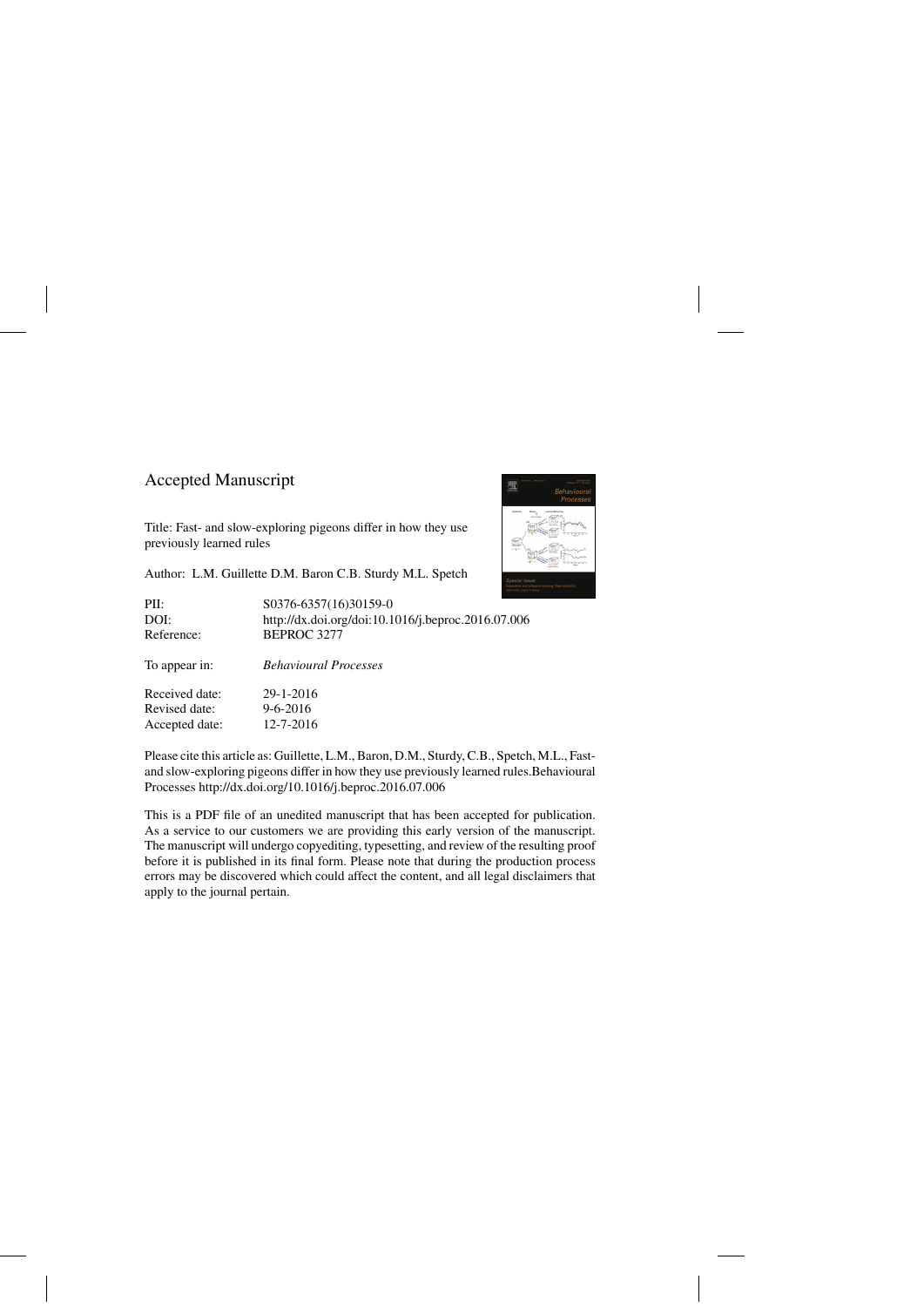## CCEPTED

Generalization gradients and exploratory behaviour/ 1

Fast- and slow-exploring pigeons differ in how they use previously learned rules

Guillette, L.M.<sup>1,2\*</sup>, Baron, D.M.<sup>2</sup>, Sturdy, C.B.<sup>2,3</sup>& Spetch, M.L.<sup>2</sup>

<sup>1</sup> School of Biology, University of St Andrews, St Andrews, Fife, UK, KY16 9TH

<sup>2</sup> Department of Psychology, University of Alberta, Edmonton, Alberta, Canada, T6G 2E9

<sup>3</sup>Neuroscience and Mental Health Institute, University of Alberta, Edmonton, Alberta,

Canada, T6G 2E9

\*Author for correspondence: Lauren M. Guillette, lmg4@st-andrews.ac.uk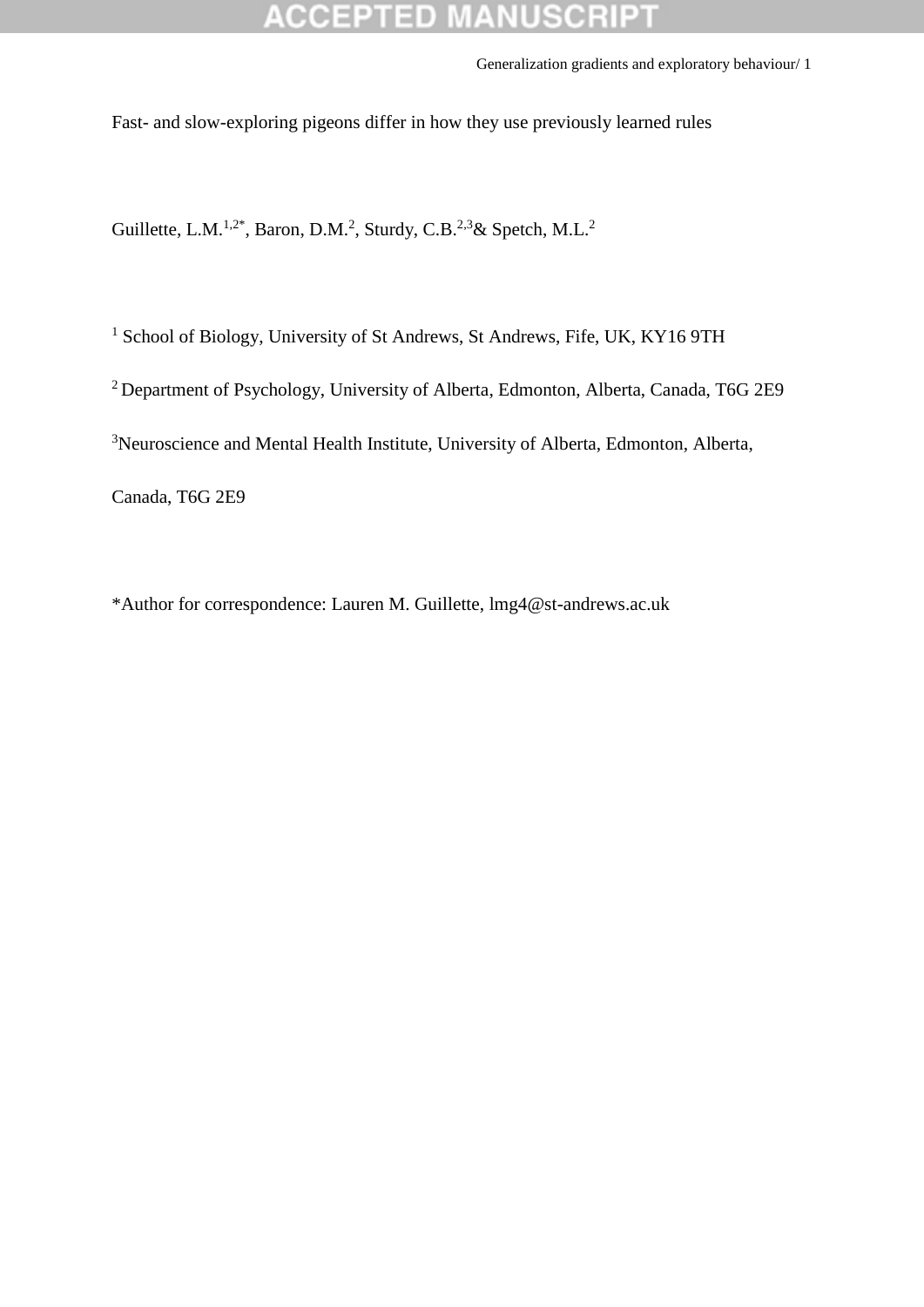### **Highlights**

- Exploratory behaviour is related to performance on a line-orientation generalization
- Fast-explorers have steeper generalization gradients compared to slow-explorers
- There is a link between information use, post-acquisition, and personality.

### **Abstract**

Several studies report a correlation between exploratory behaviour and performance on tests of cognitive ability. Exploration may influence learning because less exploratory animals are less likely to come in contact with to-be-learned stimuli. Alternatively, the way information available in the environment is processed could influence the rate of exploration. Pigeons are one of the most-studied species used to examine the mechanisms underlying cognitive abilities, but have not been used to examine the relationship between these abilities and animal personality. Here, twelve pigeons were first tested in a novel environment to assess repeatability in exploratory behaviour. Pigeons were then trained to discriminate between two visual stimuli: lines oriented at 90° (vertical, the S+) and 135° (the S-). After training pigeons underwent generalization testing with ten additional visual line orientation stimuli. We found exploratory behaviour was related to generalization performance: fast-explorers had steeper generalization gradients compared to slow-explorers. This effect was only seen in the direction towards the S-. These results suggest that birds with different exploratory styles differ in how they use previously learned information. Further testing is needed to confirm which cue(s)  $(S+$ or S-) control the behaviour of fast-explorers.

**Keywords:** Animal personality; Cognition; Exploratory behaviour; Generalization; Individual differences; Pigeon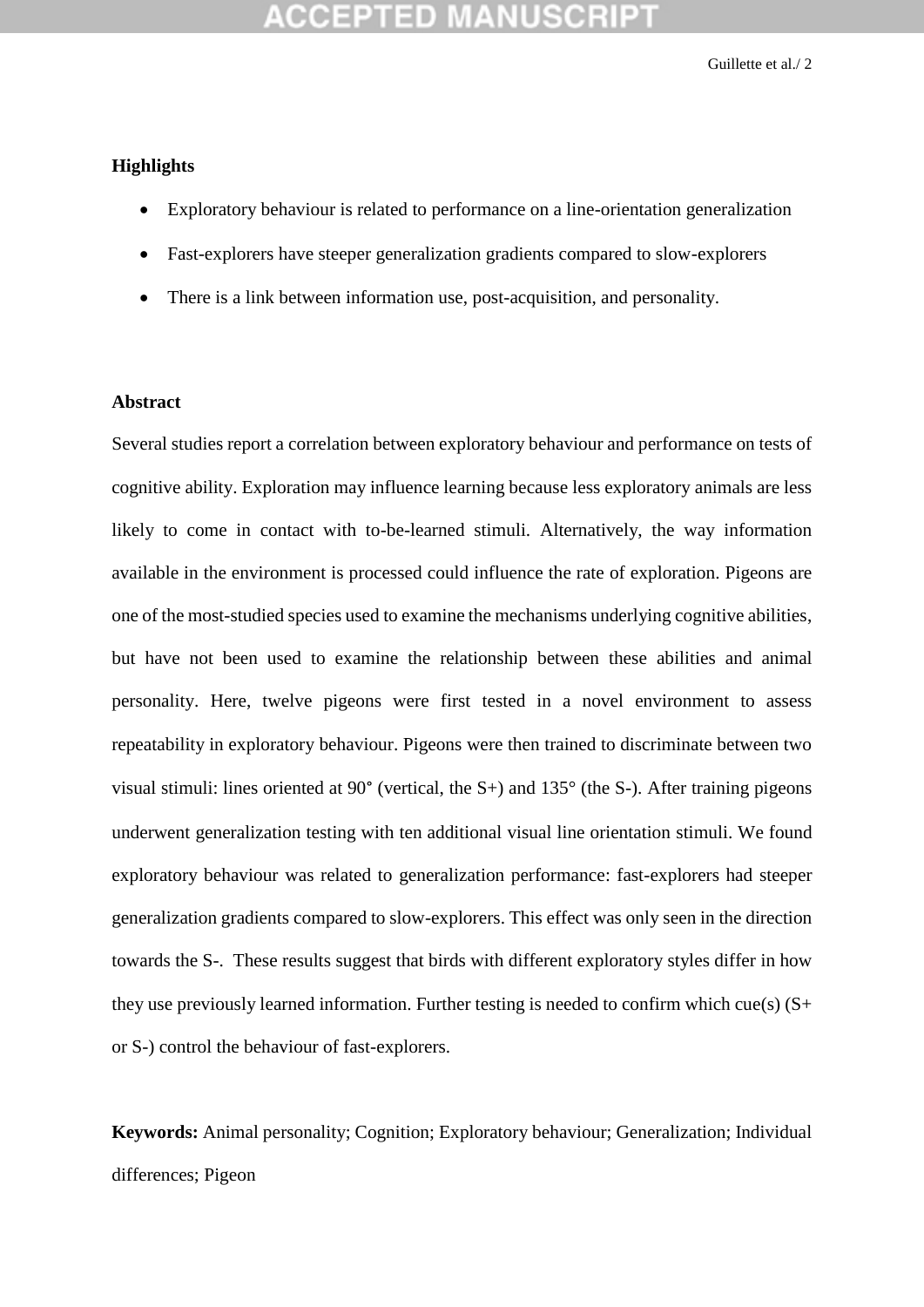### **1. Introduction**

How an animal searches or explores the environment affects the amount of information that animal encounters. Then again, how an animal processes new or updates old information may affect that animal's movement through the environment. Exploratory behaviour is one of the most-studied animal personality traits (Reader, 2015; Reale et al., 2007; Stamps, 2015), has been shown to affect fitness (Dingemanse et al., 2004; Smith and Blumstein, 2007), and is heritable (Drent et al., 2003). Several recent empirical studies have examined the relationship between variation in exploration of a novel environment and variation in performance on cognitive tests (see Table 1). The results from this limited, but growing, body of work are inconclusive as to: (1) whether exploration and cognition co-vary and (2) what the nature of the relationship is (reviewed in Stamps, 2015; Griffin et al., 2015). Perhaps the strongest support for the former comes from studies conducted in laboratory mice showing that general learning ability is correlated with exploratory behaviour: mice that score higher in general learning ability (as measured across a suite of tasks) also explore more (Light et al., 2011; Matzel et al., 2006, 2003, see Table 1 for list of cognitive tasks used.)

In contrast to the idea of a general learning ability, studies examining performance on independent tasks have found evidence suggesting that the nature of the relationship between cognition and exploration is task dependent (Table 1, column headed: Outcome) and, in at least one case, sex-dependent (Titulaer et al., 2012). For example, Fast-explorers learn new appetitive tasks more quickly than slow-explorers (black-capped chickadees *Poecile atricapillus* Guillette et al., 2009; Panamanian bishop fish *Brachyrhaphis episcopi* DePasquale et al., 2014), whereas slow-explorers perform better than fast-explorers on reversal learning (black-capped chickadees Guillette et al., 2011; great tits Verbeek et al., 1994; but see Amy et al. 2012 where the oppostie was found in great tits) or avoidance learning tasks (great tits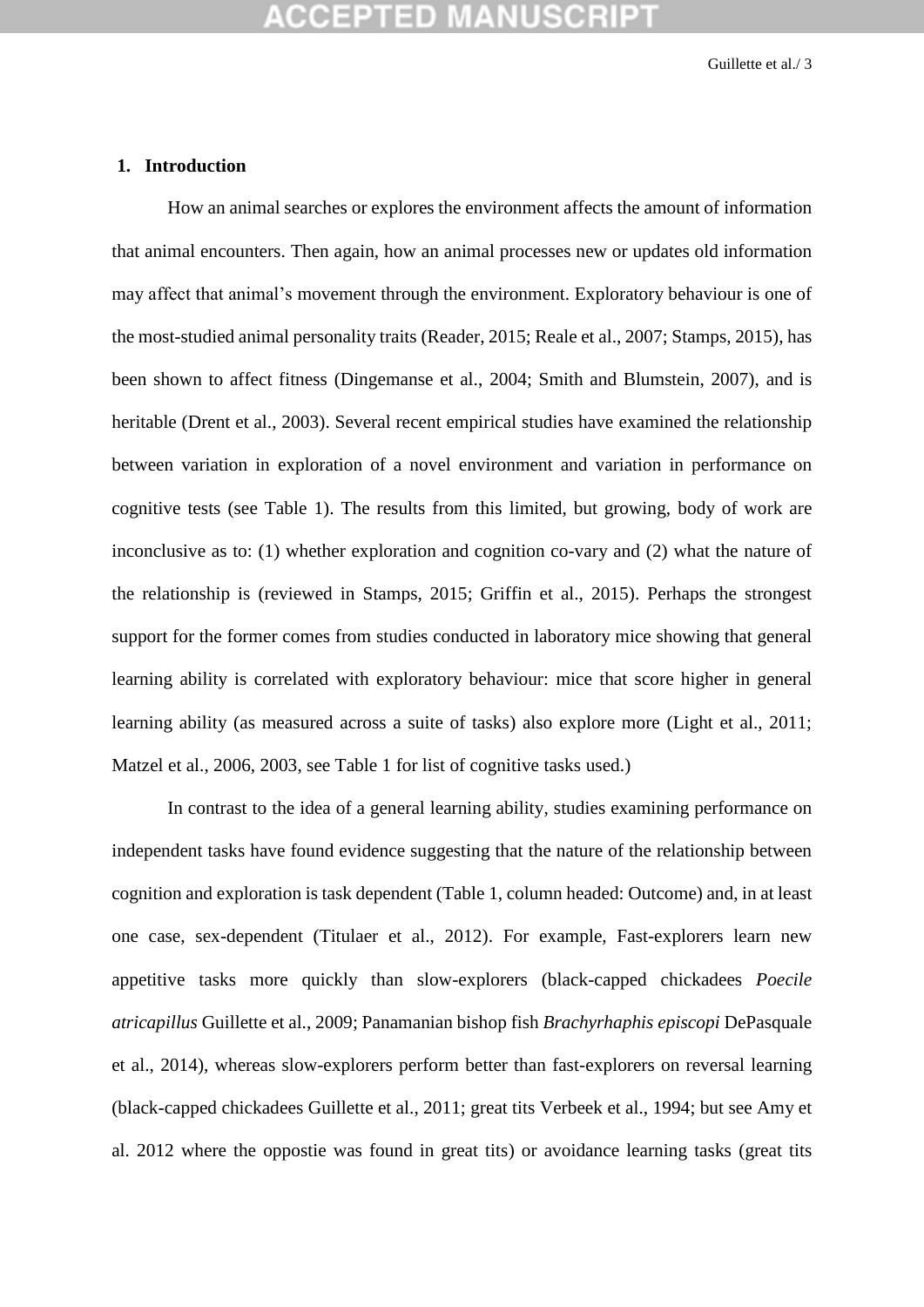Exnerová et al., 2010). Most of the experiments on exploratory behavioural and cognition have focused on variation in learning speed (also called learning rate, e.g., trials to reach learning criteria, marked with 'A' for information acquisition in Table 1). Tests of other cognitive processes, notably how animals' respond to novel stimuli, that share features with stimuli they have been previously trained with (i.e., generalization, marked 'U' for information use in Table 1) and other predictions laid out by Sih and Del Giudice (2012), are lacking. To better understand how cognition and personality may be related it is imperative to study cognition on more than just one level. That is, to examine more than just learning rate.

Thus, in the current study, our goal was to test if another aspect of cognition, generalization of previously learned rules, is related to how animals explore a novel environment. In this way we are testing if personality is related not to information acquisition, but to information use (i.e., processing once the information has already been acquired, Shettleworth, 2010). The current study was designed as a follow-up to a recent study (Guillette et al., 2015) we conducted with black-capped chickadees in which we examined performance accuracy in an acoustic discrimination task. In this experiment chickadees were trained to discriminate between two sets of acoustic stimuli, responses to exemplars from one category (S+) resulted in a food reward, and responses to exemplars from the other category (S-) did not. Once birds had reached a given performance criterion we measured performance accuracy to novel stimuli that shared acoustic features of the original S+ and S- categories. Accuracy was defined as the number of responses to the S+ stimuli divided by the total number of to all S+ and S- stimuli. We found no difference in performance accuracy when slow- and fastexploring chickadees were tested with familiar exemplars (i.e., those used in training) after reaching criteria. There was a difference, however, in performance accuracy when chickadees were given novel-exemplars (i.e., those belonging to the same category, but not used in training): slow-exploring chickadees were more accurate than fast-explorers (Guillette et al.,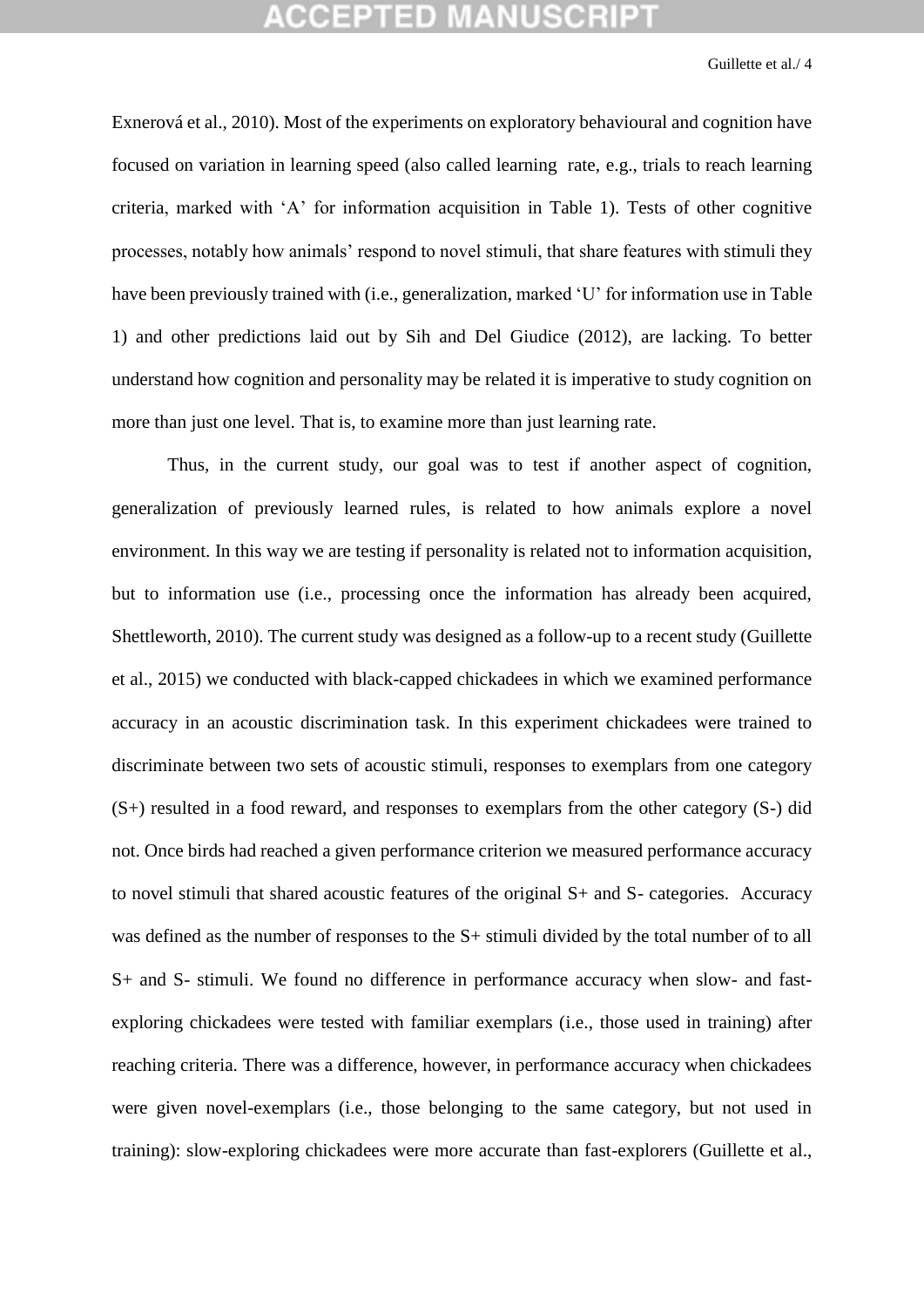2015). We suggested that fast-exploring chickadees may learn more absolute features of stimuli, while slow-explorers may learn more general features of stimuli.

In the current experiment, homing pigeons (*Columba livia*) were used as a model species to examine if slow-exploring and fast-exploring birds differ in the way they generalize responses to novel visual stimuli, line orientations, after being trained on a binary linediscrimination task. Pigeons were first run in a novel environment task to assess exploratory behaviour. Each pigeon was then trained to discriminate between a reinforced (S+) and a nonreinforced (S-) visual stimulus (two different line orientations) in an operant chamber. Upon successfully learning the discrimination, the responses of each pigeon to novel line orientations with varying degrees of similarity to the trained S+ and S- stimulus were tested. The cognitive task in the current study is based on a classic psychological testing paradigm similar to that of Honig et al. (1963). We used a modified version of this task, where the stimuli vary in line orientation (different degrees of rotations, with 90° as vertical similar to Bloomfield 1967). The resulting generalization gradients allow comparison of discrimination performance: animals that produce steeper generalization gradients discriminate between test stimuli more precisely than animals that produce shallower gradients.

We predict that fast-explorers will learn more about the absolute features of a stimulus, as proposed by Guillette et al., (2015), and thus will respond less to novel modified stimuli resulting in steep generalization gradients. Slow-exploring birds, because they are more likely to learn about general features of stimuli, are more likely to generalize their learned response, thus responding more to novel stimuli and have shallower generalization gradients.

### **2. Material and methods**

### **2.1 Subjects**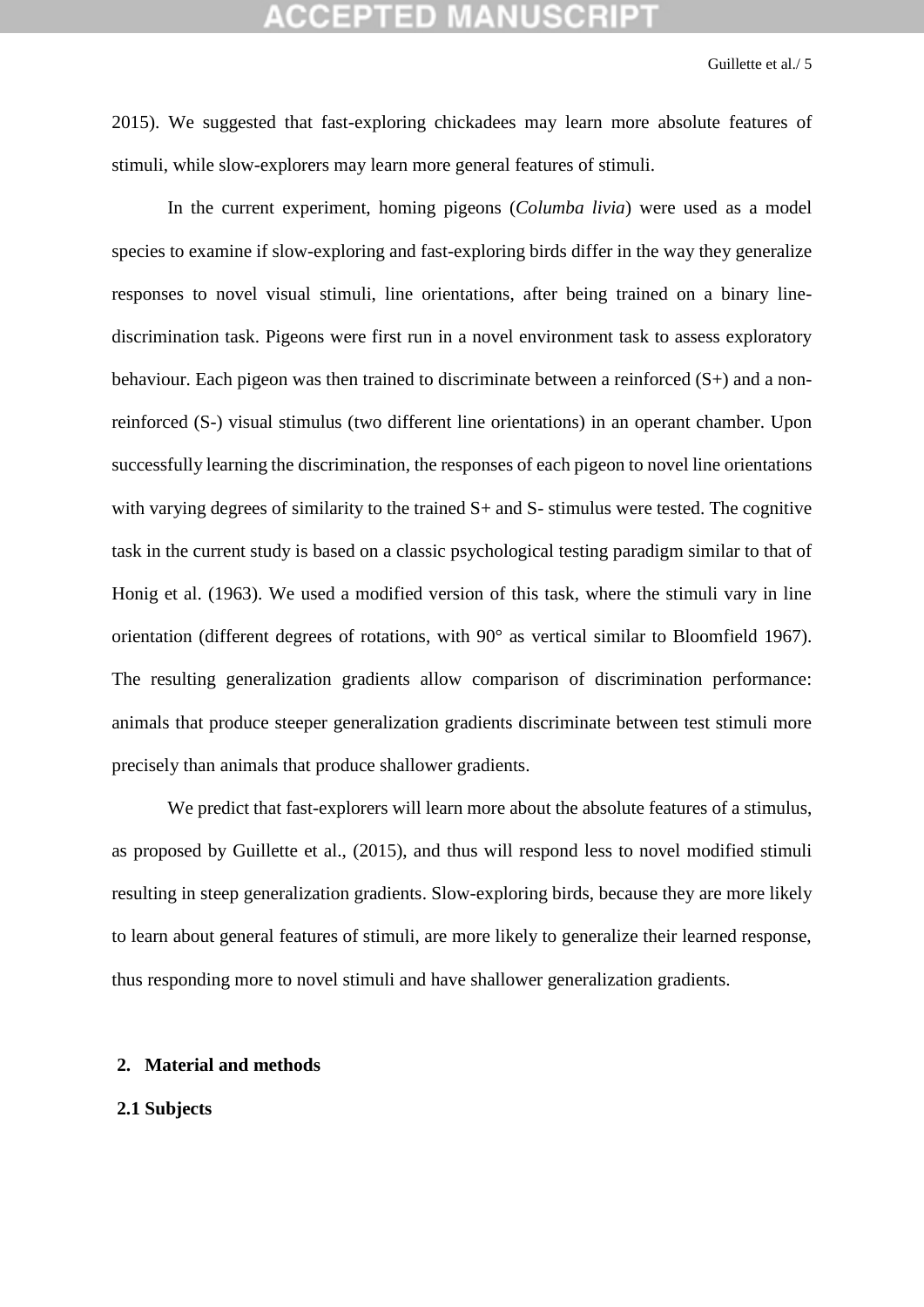Twelve homing pigeons (*Columba livia*; five male and seven female), were obtained from a local breeder (Vandermeer Farms, Sherwood Park, Alberta). Each pigeon was housed individually in a metal cage (42  $\times$  47  $\times$  42 cm) in a colony room that was maintained on a 12:12-hour light:dark cycle with light onset at 08:00 h. Pigeons had visual and vocal, but not physical, contact with one another. Standard poultry grit and vitamin-supplemented water (Vetoquinol, Polytonine A Complex) were available *ad libitum* and each pigeon was maintained at 85% of its free-feeding weight on a diet of Kee Tee pigeon pellets. No pigeons had prior open field (i.e., novel environment) experience. All pigeons had been subjects in either touch screen or touch key operant experiments but were naïve to the current experimental stimuli.

All animal studies were conducted in accordance with the Canadian Council on Animal Care Guidelines and Policies and with approval from the Animal Care and Use Committee for Biosciences for the University of Alberta.

### **2.2 Apparatus**

### **2.2.1 Novel environment room**

The novel environment ( $185 \times 222$  cm; Figure 1) consisted of a room surrounded by 92 cm high uniformly white walls constructed from plastic. Above the walls, white curtains hung around the perimeter of the room, including the ceiling. The room was lit by four 40-watt fluorescent light bulbs located on the ceiling, which were hidden from view by the curtain. The floor was lined with approximately 4 cm of aspen chip bedding. A small transparent verticallysliding door (38  $\times$  61 cm) was located at the South end of the room, which connected to a start box (33.5  $\times$  23  $\times$  33.5 cm), located on the outside of the room, that housed the bird at the start of each trial. Five uniformly gray free-standing partitions  $(30.5 \times 30.5 \times 11.5 \text{ cm})$ , were positioned at equally-spaced intervals throughout the room. The gray partitions served as visual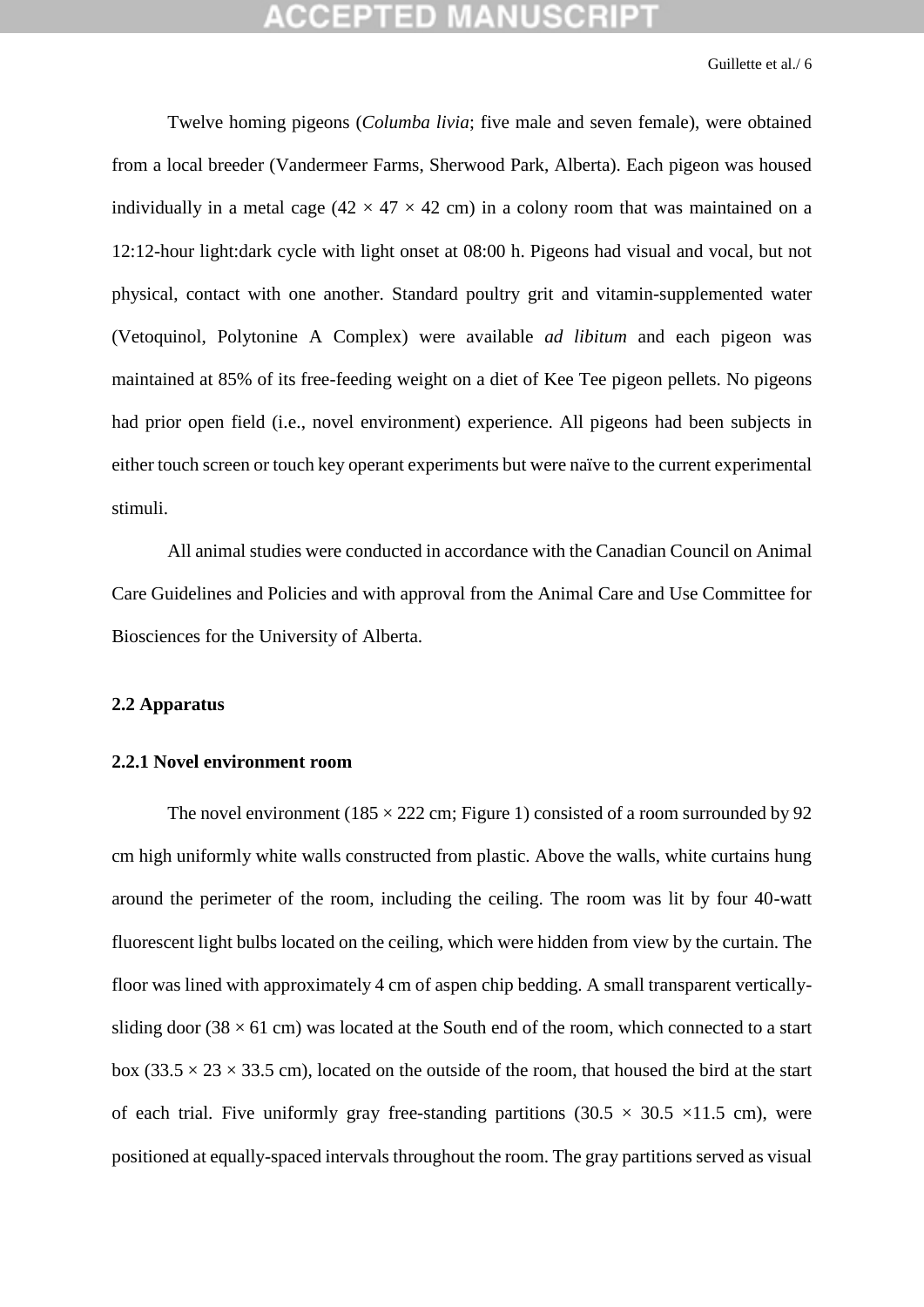barriers, so that the pigeon was unable to view the entire novel environment room from the start location, or any other location within the novel environment room.

### **2.2.2. Operant chamber**

One operant chamber ( $74 \times 31 \times 40.5$  cm) was used for both training and testing all pigeons. The custom-made chamber was composed of aluminum and stainless steel and had a  $34 \times 24.5$  cm opening in the back wall for the flat-screen LCD color computer monitor (IBM ThinkVision) with attached infrared touch frames (CarrollTouch model no. D27566-001). The monitor screen was located 7 cm above the chamber floor and was covered with a thin sheet of Plexiglass that was located approximately 1.5 cm in front of the monitor. The touch frames had a resolution of 3 mm and detected individual peck responses. On the rear of the chamber, on either side of the monitor, was a food hopper, that when activated by a correct choice, provided the bird with a small amount of food. For the current experiment, both hoppers were activated each time reinforcement was provided, and the bird was able to choose which hopper to visit. A computer was located in the adjacent control room and controlled the stimulus presentation as well as recorded all data.

### **2.3 Stimulus preparation**

Using E-Prime (Psychology Software Tools, Pittsburgh, PA), twelve stimuli at fifteen degree rotation intervals were created (Figure 2). The stimuli were created to be similar to those used by Honig et al. (1963) and Bloomfield (1967). Each stimulus was a white circle (2.54 cm diameter) with a 1.60 mm wide black line through the center. Stimuli were always presented individually (dpi  $= 0.297$ ) in the center of the monitor on a black background.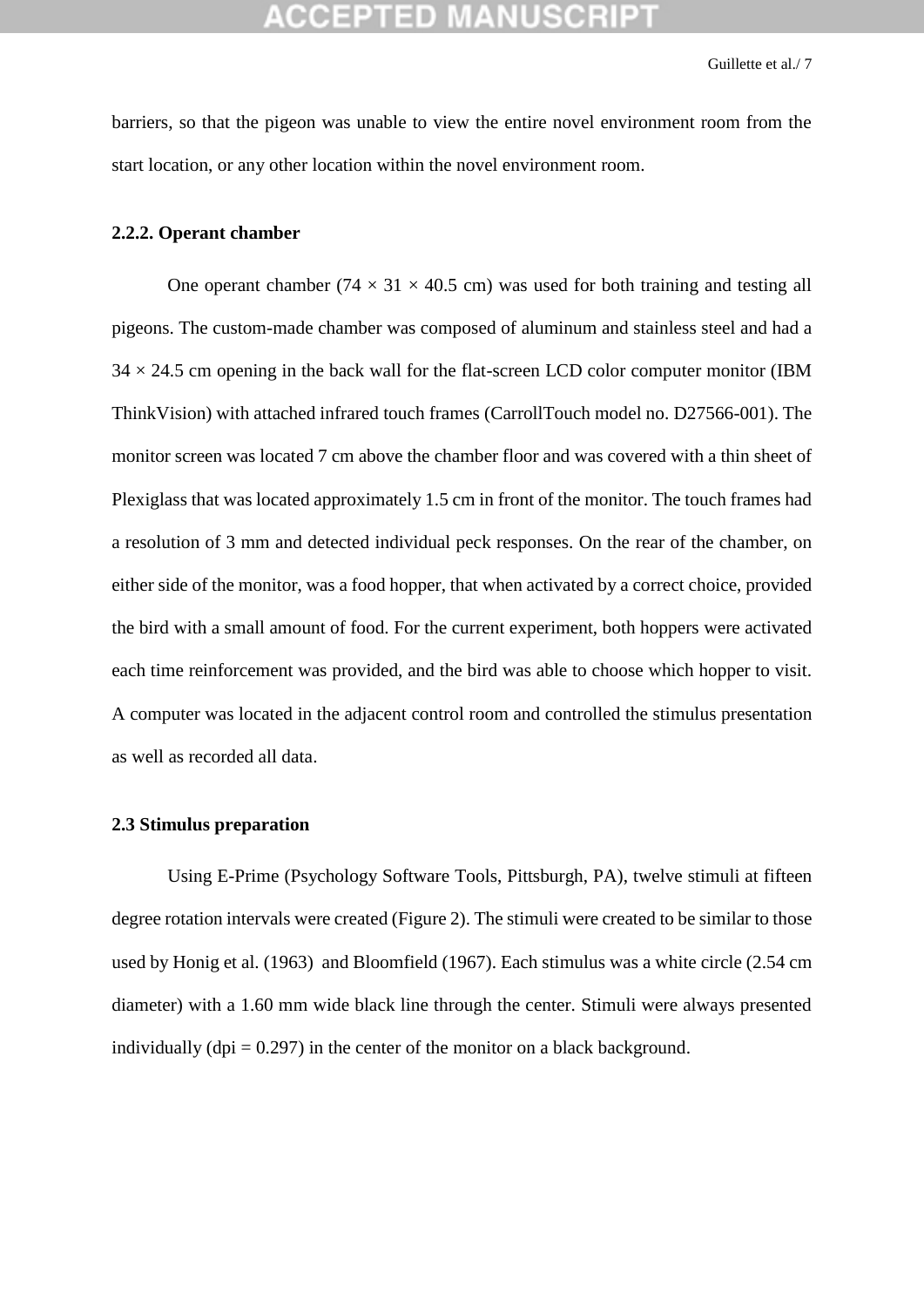### **2.4 Novel environment task**

Each pigeon's exploratory behaviour was assessed in the novel environment prior to training and testing in the operant task. Individual birds were placed in the start box and the clear door that separated the start box from the novel environment allowed the birds to visually assess the room without being able to move into it. Birds were allowed ten minutes to habituate to the holding box and visually inspect the novel environment room before the door was lifted and the bird was given 30 minutes to explore. Each bird's activity within the room was recorded by a video camera suspended from the ceiling. Once 30 minutes had elapsed, the room lights were extinguished, the bird was immediately removed from the novel environment room and returned to its colony room cage. Thirty-five days after each bird's first session in the novel environment room, it participated in a second session, with all procedures carried out exactly as during the first session. All novel environment trials were conducted between the hours of 10.00 and 14.00 between 16 October and 27 November 2011.

## **2.5 Operant Task**

*Autoshaping.* The purpose of autoshaping was so that the pigeon forms an association between the presentation of a visual stimulus presented on the screen and access to food. The pigeon is not required to peck the stimulus for access to food. Each pigeon was given an initial *Autoshaping* phase to re-establish reliable pecking. *Autoshaping* paired the presentation of a white stimulus (2.54 cm diameter, see Figure 2, stimulus on the left), with access to the food hoppers. Each trial started with a 10 s inter-trial-interval (ITI) with no stimulus presentation, followed by 45 s stimulus presentation with both hoppers activated. The trial ended 5 s after the infrared beam in one of the hoppers was broken or timed-out after 45 s if the beam in a hopper was not broken. Each daily session lasted until the bird received 30 food presentations (i.e., broke the hopper beam while the stimulus was presented), or until 45 minutes elapsed,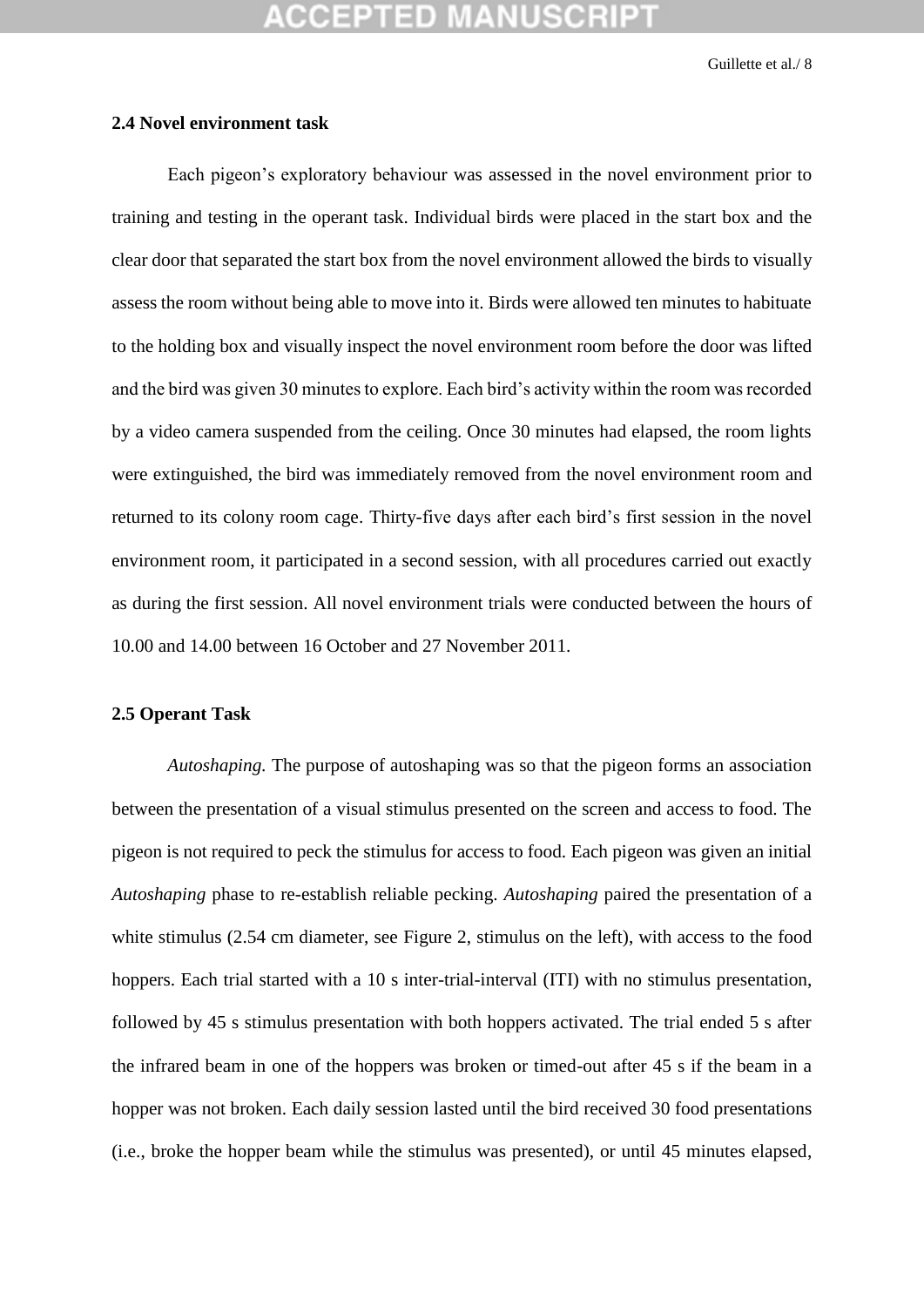whichever occurred first. The criterion to complete *Autoshaping* was entering a hopper on each of 30 opportunities per daily session for one day. After completing *Autoshaping*, pigeons moved onto *Peck Training I*.

2.5.1 *Peck Training I.* The purpose of *Peck Training I* was to train the pigeon to peck the stimulus on the screen to received access to food. In *Peck Training I* the first peck on the stimulus (white circle, 1 cm diameter) was rewarded with a 2 s access to the food hoppers. Each trial began with a 10 s ITI with no stimulus presentation followed by a 60 s stimulus presentation. The first peck on the stimulus resulted in activation of both food hoppers. The opportunity for reinforcement remained available for 5 s. After the infrared beam in a hopper was broken and a 2 s access to food was given, followed by a new trial. Failure to peck on the stimulus after 60 s elapsed ended the trial, and following a 10 s ITI, a new trial began. Each daily session continued until the pigeon received 60 reinforcement opportunities, or until 45 minutes had elapsed, whichever occurred first. The criterion to complete *Peck Training I* was one daily session where the pigeon responded to each stimulus presentation.

If a pigeon failed to peck during the stimulus presentation on two consecutive daily sessions it was moved to *Remedial Autoshaping* training. In *Remedial Autoshaping* training, all rules from *Autoshaping,* outlined above, remained in place, with the exception of the following: both food hoppers were activated 5 s after the stimulus was presented on each trial. The criterion to complete *Remedial Autoshaping* was entering a hopper on each of 30 opportunities per daily session for one day. Birds then moved back to *Peck Training I.* After completing *Peck Training I* pigeons moved onto *Peck Training II.*

*2.5.2 Peck Training II.* The purpose of *Peck Training II* was to train the pigeon to respond to the reinforced stimulus  $(S<sub>+</sub>)$ . To introduce the  $S<sub>+</sub>$ , the same white stimulus as was used in the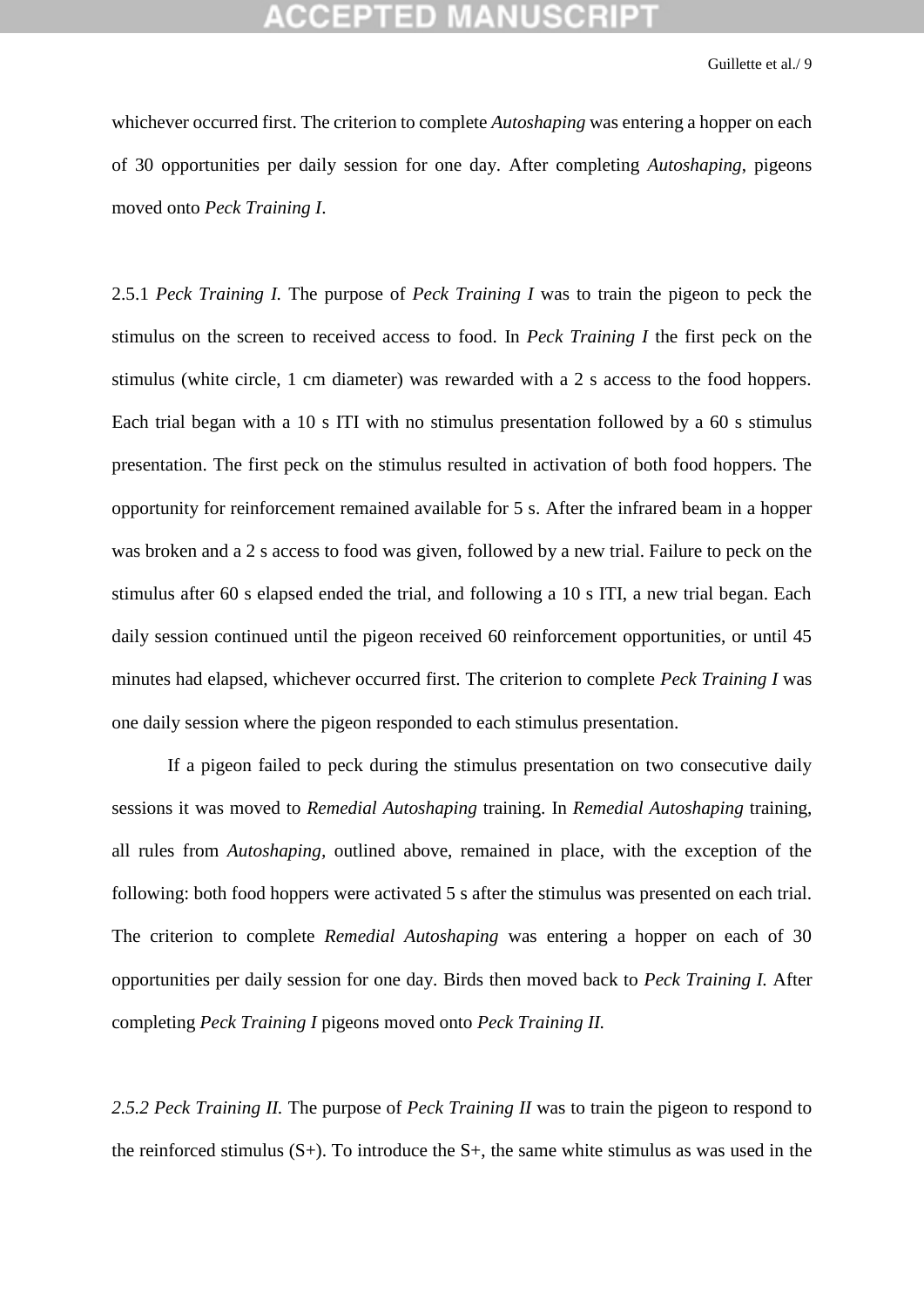preceding phases was displayed, but with the addition of a 90° (vertical) black line through the center (see Figure 2, stimulus presented in the middle). The stimulus was fixed on the screen for the entire daily session (i.e., no ITI) and the bird was reinforced for each peck on the S+. Once the S+ was pecked, both hoppers were activated and the opportunity for reinforcement remained available for 5 s. As in the previous phase, once the infrared beam in a hopper was broken, the pigeon had 2 s access to food. Each daily session ended when the bird received 40 reinforcements or after 45 minutes elapsed, whichever occurred first. The criterion to complete *Peck Training II* was one daily session in which the bird responded 40 times. After completing *Peck Training II* pigeons moved onto *Variable Interval S+ Training*.

2.5.3 *Variable Interval S+ Training*. The purpose of *Variable Interval S+ Training* was so that the pigeon learned that the reward for a correct response occurs after a random interval, rather than a fixed interval. Variable interval training promotes a high rate of responding, such that decrements in response rate can be measured in future phases. In this phase there were 55 trials per daily session. Each trial started with a 10 s ITI with no stimulus presentation followed by the S+ displayed on the centre of the screen. Each pigeon was reinforced on a variable interval (VI) 30 s schedule with 2 s access to food for its first peck on the S+ after a random amount of the time had elapsed from the start of the trial (range  $= 3-57$  s). Each trial ended once the bird received reinforcement, or after 60 s elapsed with no response, whichever occurred first. The criterion to complete *Variable Interval S+ Training* was a difference in average response rate no greater than 10% across the last three days, after a minimum of 10 days of training. After completing *Variable Interval S+ Training* pigeons moved onto *Discrimination Training*.

2.5.4 *Discrimination Training.* The purpose of *Discrimination Training* was to train the birds to respond more to the reinforced  $(S+)$  than to the non-reinforced  $(S-; 135^{\circ})$  line, see Fig. 5-2,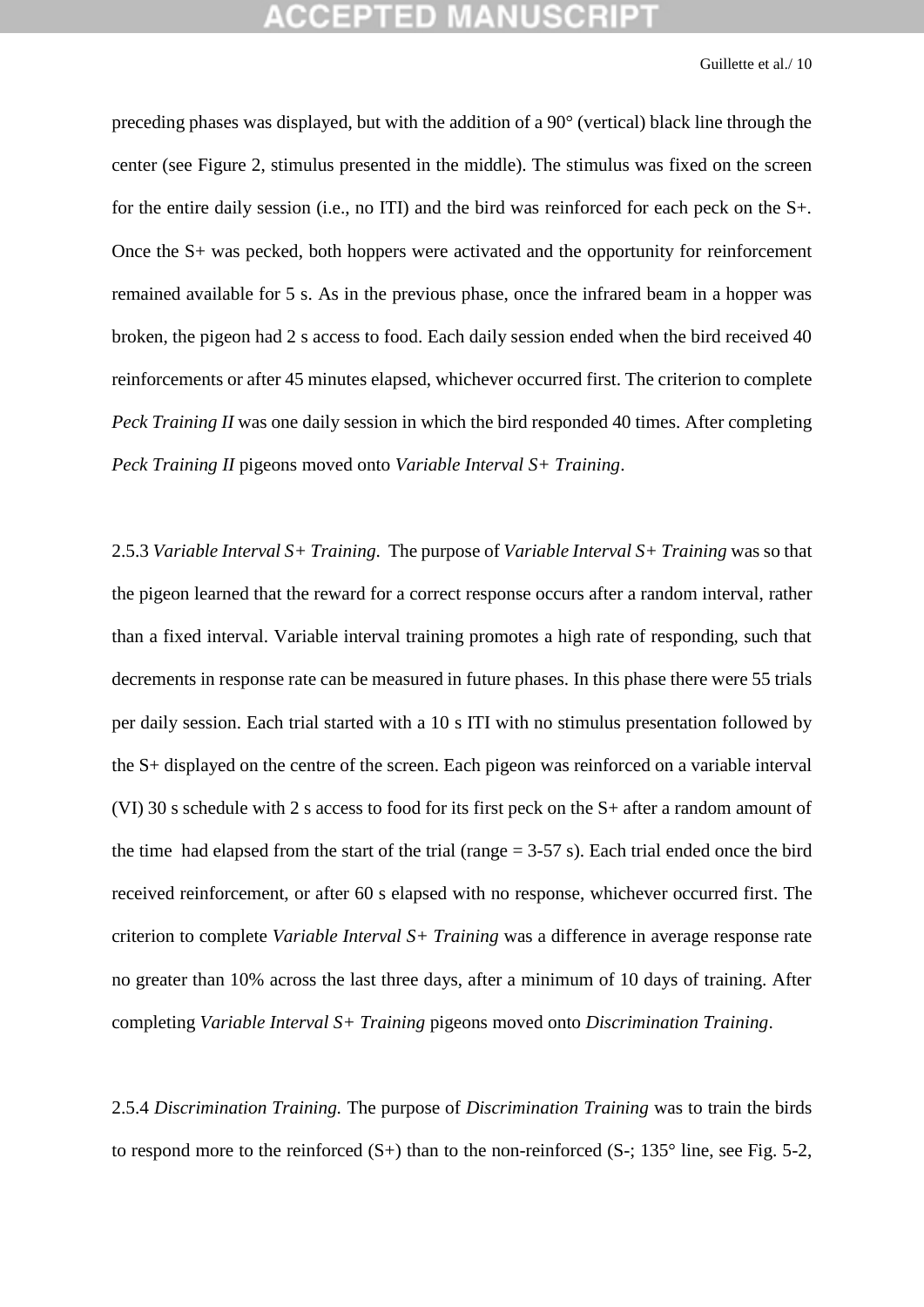stimulus on the right) stimuli. Each pigeon received 54 trials in each daily session (27 S+ and 27 S- presentations). Responses to the S+ were reinforced on a VI 30 schedule, with trials ending after the fixed 2 s access to the food hoppers. No reinforcement was provided for pecking on the S-. Trials were separated by a 10 s ITI. The presentation order of the S+ and Swere pseudo randomized so there were never more than two consecutive presentations of any stimulus type. The lengths of the S- trials were yoked to the lengths of the S+ trials in a random order, so the duration of daily experience with both the S+ and S- stimulus was equivalent. S+ trials timed out after 60 s with no response. The criterion to complete *Discrimination Training* was a discrimination ratio (DR) of 0.75 for three consecutive sessions where at least 19 of the 27 S+ presentations were rewarded. The DR was calculated by dividing the number of pecks on the S+ by the total pecks per session (i.e., the sum of the number of pecks on the S+ and the number of pecks on the S-). Discrimination is at chance ( $DR = 0.50$ ) when the animal is responding equally to both stimulus types and perfect ( $DR = 1.00$ ) when the animals is only responding to presentation of the S+. After completing *Discrimination Training* pigeons were moved onto *Generalization Testing*.

Some pigeons performed *Discrimination Training* with high DRs but did not receive the minimum number of reinforcements (19 per daily session), meaning they were pecking on the S+ more than the S-, but were not pecking enough to obtain at least 19 reinforcements. These pigeons were returned to *Variable Interval S+ Training*, and in some cases, to *Peck II Training*, and then were returned to *Discrimination Training*. If a bird still did not meet the minimum required number of reinforcements, it was moved onto *Generalization Testing* (described below) after 35 cumulative daily sessions of *Discrimination Training*.

*2.5.6 Generalization Testing.* The purpose of *Generalization Testing* was to examine how new stimuli controlled the behaviour of the pigeons. For example, high rates of responding to novel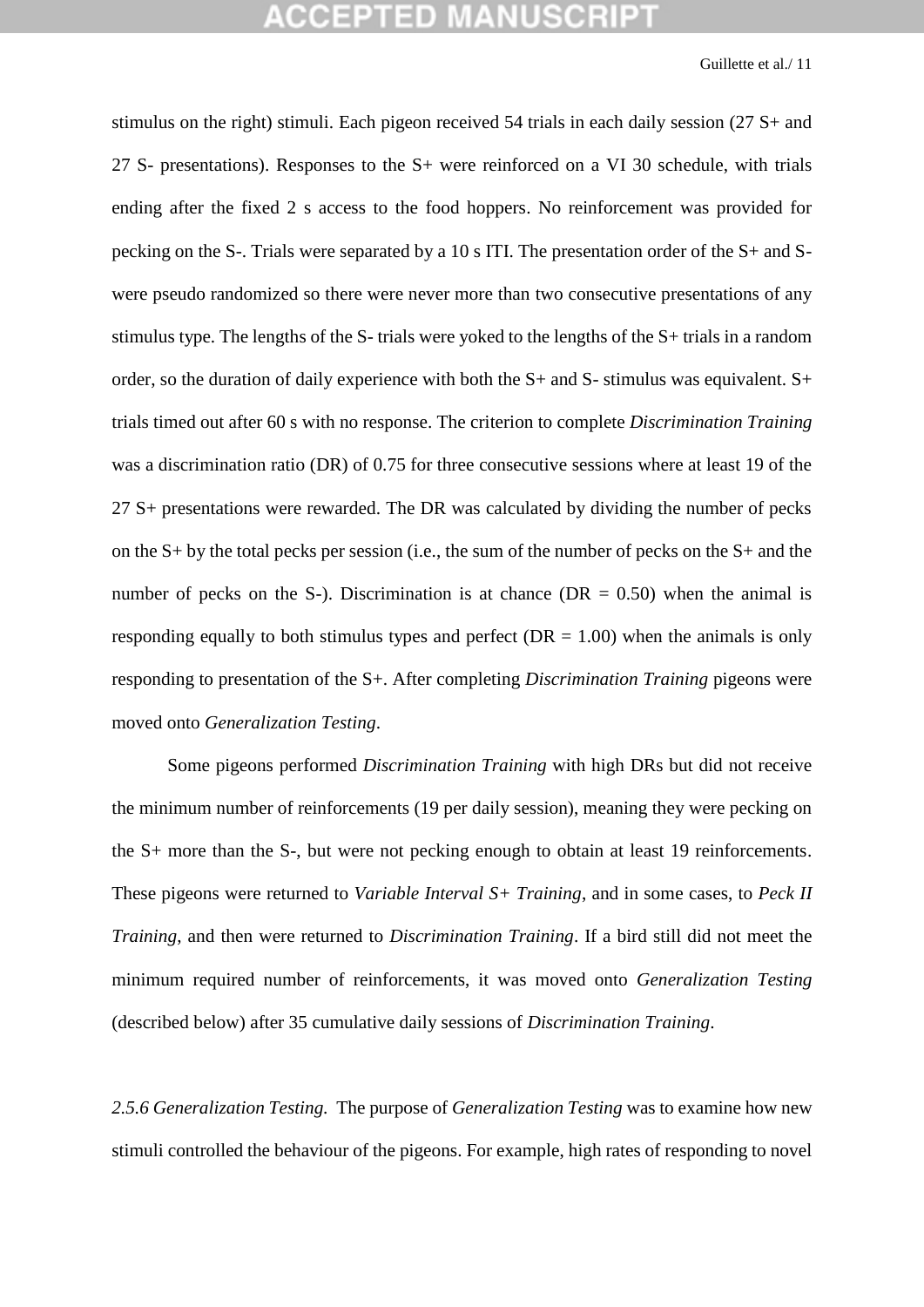stimuli indicate that the pigeon perceives this stimulus as similar to the trained S+. Twelve stimuli of 15-degree increment line orientations, including the S+ and S- (see Figure 2, Panel b), were presented once per block, in six blocks, randomized for order in each daily session. Each trial began with a 5 s ITI with no stimulus presentation, followed by a stimulus presentation where the stimulus remained fixed on the screen for 30 s. All stimuli, including the S+, were presented under extinction, that is, they never yielded a food reward. Testing continued for two daily sessions. All pigeons completed the stimulus generalization operant task between 10 January 2012 and 27 May 2012. Six pigeons were run in a squad; each pigeon was run seven days a week, at the same time each day, between 09 00 and 14 00 hr. After each daily session of training or testing, pigeons were returned to the colony room and fed each day at approximately 15 00 hr.

### **2.6 Data collection**

### **2.6.2 Novel environment**

The novel environment room was divided into thirty  $37 \times 37$  cm squares, which were not visible to the pigeons, but were used by experimenters to quantify the amount of novel area explored (see Figure 1).The exploration score was the sum of the novel squares entered (out of 30 total) by each pigeon for the duration of each 30 minute trial. If a pigeon failed to leave the start box, it received an exploration score of zero. For statistical analyses examining the relationship between behaviour in the novel environment task and performance in the operant task, the sum of the exploration scores from the two sessions was used. This sum provided more complete information about how each pigeon behaved across the 60 minutes it was allotted to explore the novel environment room.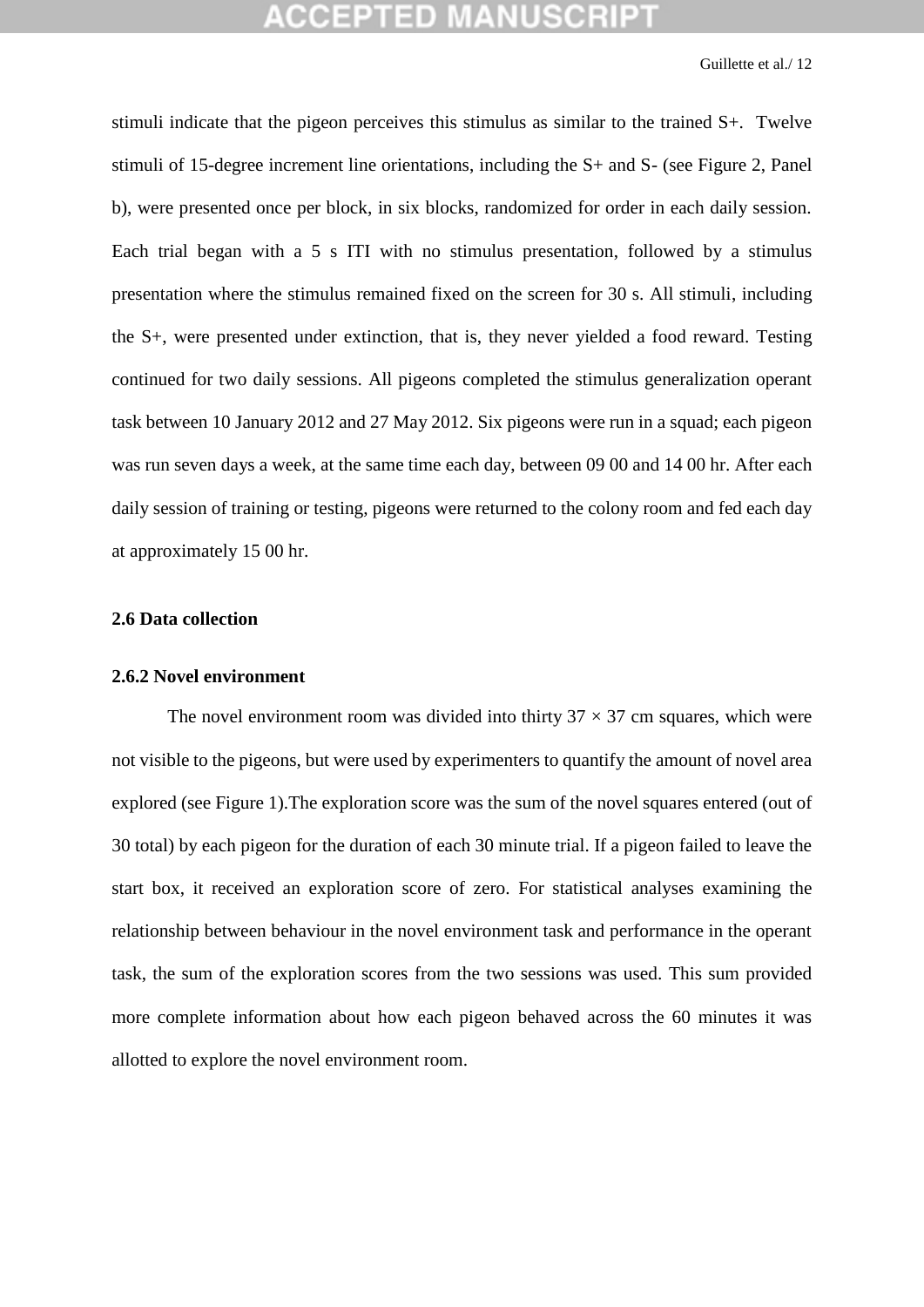### **2.6.3 Operant task**

During *Generalization Testing* the number of pecks to each of the 12 stimuli were summed over the six presentations per daily session and a generalization gradient (stimuli on *x-*axis, number of pecks on *y-*axis) was constructed. We measured the slope of the line between the responses to two stimuli. The slope measures the amplitude of the difference in response levels between two stimuli. For stimuli that fell to the left of the stimulus of peak responding, the value were calculated to be positive (e.g., the slope of the line between peak responding and the stimulus 30 $^{\circ}$  to the left = (# pecks to stimulus with peak responding - # pecks to the stimulus 30 $\degree$  to the left)/ 30) while for stimuli that fell to the right of the stimulus of peak responding the stimuli were calculated to be negative (e.g., the slope of the line between peak responding and the stimulus 30 $^{\circ}$  to the left = (# pecks to the stimulus 30 $^{\circ}$  to the left-# pecks to stimulus with peak responding)/ 30. Slope is considered to be the most sensitive measure of stimulus control (Honig and Urcuioli, 1981). If the absolute value of the slope is large, then the animal is discriminating more expertly between two stimuli than when the slope is smaller, or close to zero. We calculated the slope between the stimulus where peak responding occurred for each individual and the stimuli at 15°, 30° and 45° angle rotations to each side. Stimuli rotated to the left are in the direction away from the trained S-, and stimuli rotated to the right are in the direction towards the trained S-. This resulted in six slope measurements. Lastly, we chose to use the stimulus that evoked the maximal responding for each individual, rather than the trained S+ (unless the maximal responding was to the S+) because of a phenomenon called the peak shift effect. The peak shift effect is a product of the intradimensional discrimination procedure that we implemented for training and testing and is when maximal responding occurs not to the trained S+, but to another stimulus along the dimension in the direction away from the S- (Hanson, 1959). Given our training procedure, it would be expected that individuals,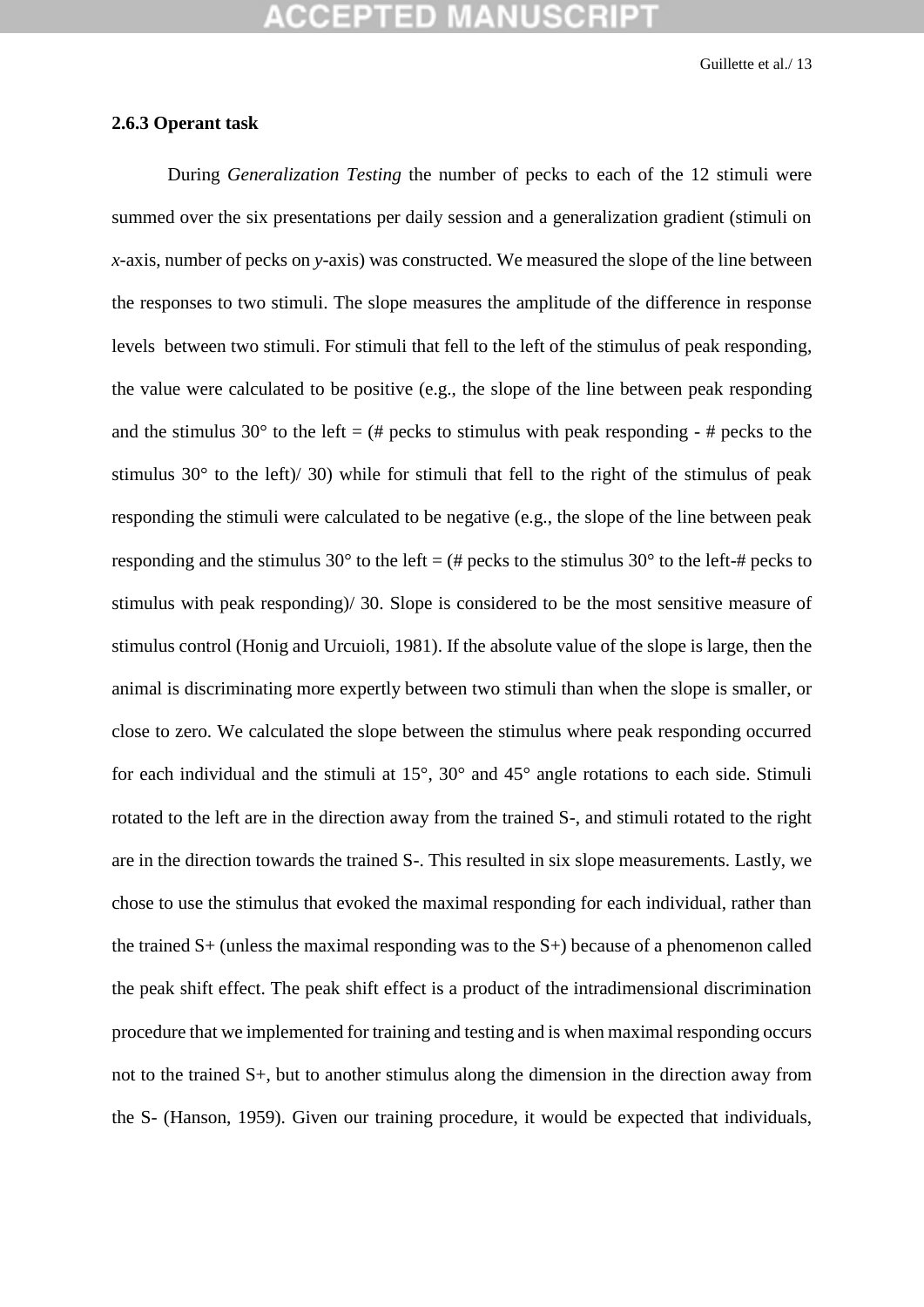during generalization testing, would respond more to the stimulus with the line orientation that is shifted 15 $^{\circ}$  or possibly even 30 $^{\circ}$  to the left of the trained S+.

### **2.7 Statistical Analyses**

To test for repeatability of exploration in the novel environment across time (the two sessions of the novel environment task), an Intraclass Correlation Coefficients was calculated (Lessells and Boag, 1987). To examine if exploratory behaviour in the novel environment can be predicted by performance during generalization testing following intradimensional discrimination training, a step-wise linear regression was conducted where all variables were considered for entry (probability of  $F$ -to-enter  $\leq$  0.05) or removal (probability of  $F$ -to-remove  $\geq$  0.1) at each step. The linear regression had the six slope measurements available to predict exploration in the novel environment. All statistics were conducted with IBM SPSS Statistics v23.

### **3. Results**

Exploratory behaviour was not significantly repeatable; although the number of squares entered was positively correlated across the two sessions in the novel environment, the correlation failed to reach statistical significance, ICC  $r(12) = 0.612$ ,  $p = 0.06$ , see Figure 3. The step-wise linear regression revealed that exploration in the novel environment was significantly related to performance in the cognitive task: The slope of the line between the peak response and the stimulus rotated 15° to the right (towards the S-) significantly predicted the total number of squares entered in the novel environment,  $F(1,10) = 6.688$ ,  $R^2 = 0.401$ ,  $p =$ 0.027,  $\beta$  = -0.633. Pigeons with steeper slopes entered a greater number of squares in the novel environment, see Figure 4.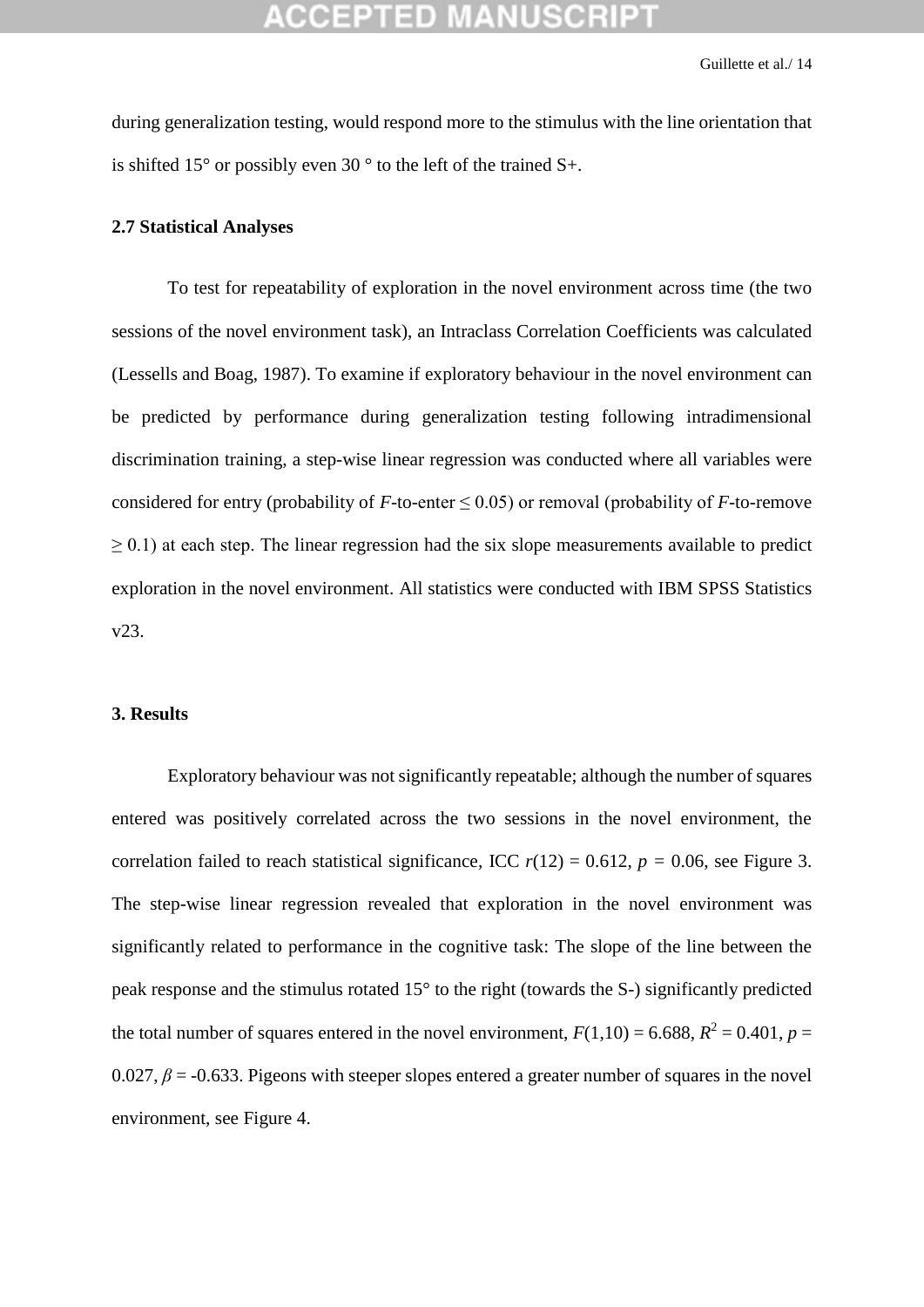### **4. Discussion**

The results revealed that exploratory behaviour in a novel environment was not significantly consistent across time, but marginally so (i.e.,  $p = 0.06$ ). This suggests that exploration is either; (1) not completely consistent in pigeons over a short (i.e., 35 days) time period or (2) that the novel environment was not novel after the first session, and pigeons with different behaviour profiles attenuated (or habituated) to the novel environment at different rates. The latter explanation is likely true, considering the variation in exploration scores as evidenced after the first session of the novel environment. That is to say, if one individual entered the novel environment and explored extensively during the first session, while a second individual did not, then the novelty during the second session of the novel environment room varied by individual. Is should also be noted that there were only 12 pigeons in this study and future work should seek to replicate and expand these results with more subjects.

How pigeons behave in a novel environment is related to their performance in a cognitive task. Fast exploring pigeons discriminated among test stimuli to a greater degree than slow-exploring pigeons. This result is in line with predictions derived from Guillette et al. (2015) that fast-exploring birds would be more expert discriminators compared to slowexploring birds. Verbeek previously found that fast-exploring birds did not alter their behaviour in reaction to environmental stimuli; rather they form a routine and stick to it (e.g., Verbeek et al. 1994). If a fast-exploring pigeon learned the rule "peck to the S+ and only the S+" they could perform with a high discrimination ratio in the training phase. If these pigeons perseverated with the same response strategy during the test phase, "only respond to the S+" then they would have steep generalization gradients indicating behaviourally, that they are expert discriminators, even if they were not attending to all environmental stimuli (i.e., the lack of reinforcement or the presence of novel stimuli or the trained S-). Said another way, a fast-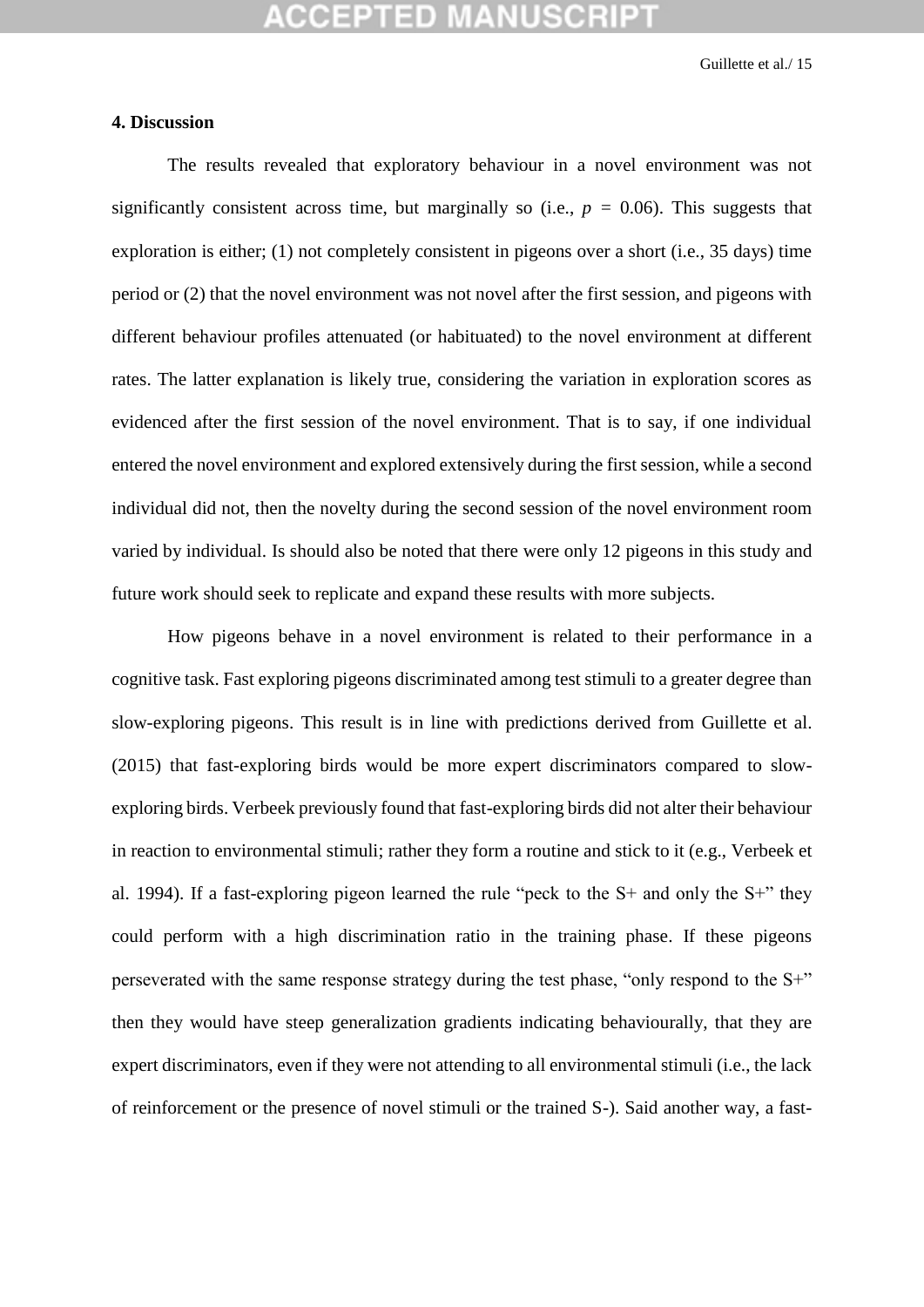exploring pigeon need not have been sensitive or aware of anything in the environment with the exception of the S+ to achieve perfect discrimination.

While this interpretation seems plausible, it does not, however, account for the complete pattern of results we obtained. For instance, if the fast-exploring, active pigeons were only responding according to the rule "only respond to the S+" then we would expect that the slope of lines between the S+ and the stimuli rotated in both directions (towards and away from the S-) to be predictive of behaviour. However, in regression equations that significantly predicted exploration, only the slope of line between the stimulus with peak responding and stimuli rotated towards the S- were predictive. Steeper slopes indicated more control (behavioural inhibition) by the S-, and fast-exploring pigeons had steep slopes on the side towards the S-. This indicates that fast-exploring pigeons were not likely relying on the strategy of "only respond to the S+". This idea, that the fast-exploring pigeons were more sensitive to the Scould be tested by training the pigeons with the same  $S+$  (vertical line,  $90^{\circ}$ ), and then training with two S-s, one at 135° as in the current experiment, and the other at 45°, the mirror image of 135°. With these methodological changes the prediction would be that the slope of the lines to both sides of the S+ would be steeper for fast-exploring pigeons.

Recent work looking at neural responses in live, awake zebra finches performing a go/no-go acoustic operant discrimination task, show that fast- and slow-learners treat trained 'go' and 'no-go' responses differently (Bell et al., 2015). Fast-learners showed stronger memory for trained no-go stimuli and were more likely to classify novel, ambiguous stimuli as belonging to the 'no-go' category. To the contrary, slow-learners had stronger memory for trained 'go' trained stimuli and were more likely to classify novel, ambiguous stimuli as belonging to the 'go' category. It would informative to see how these zebra finches would behave in a novel environment.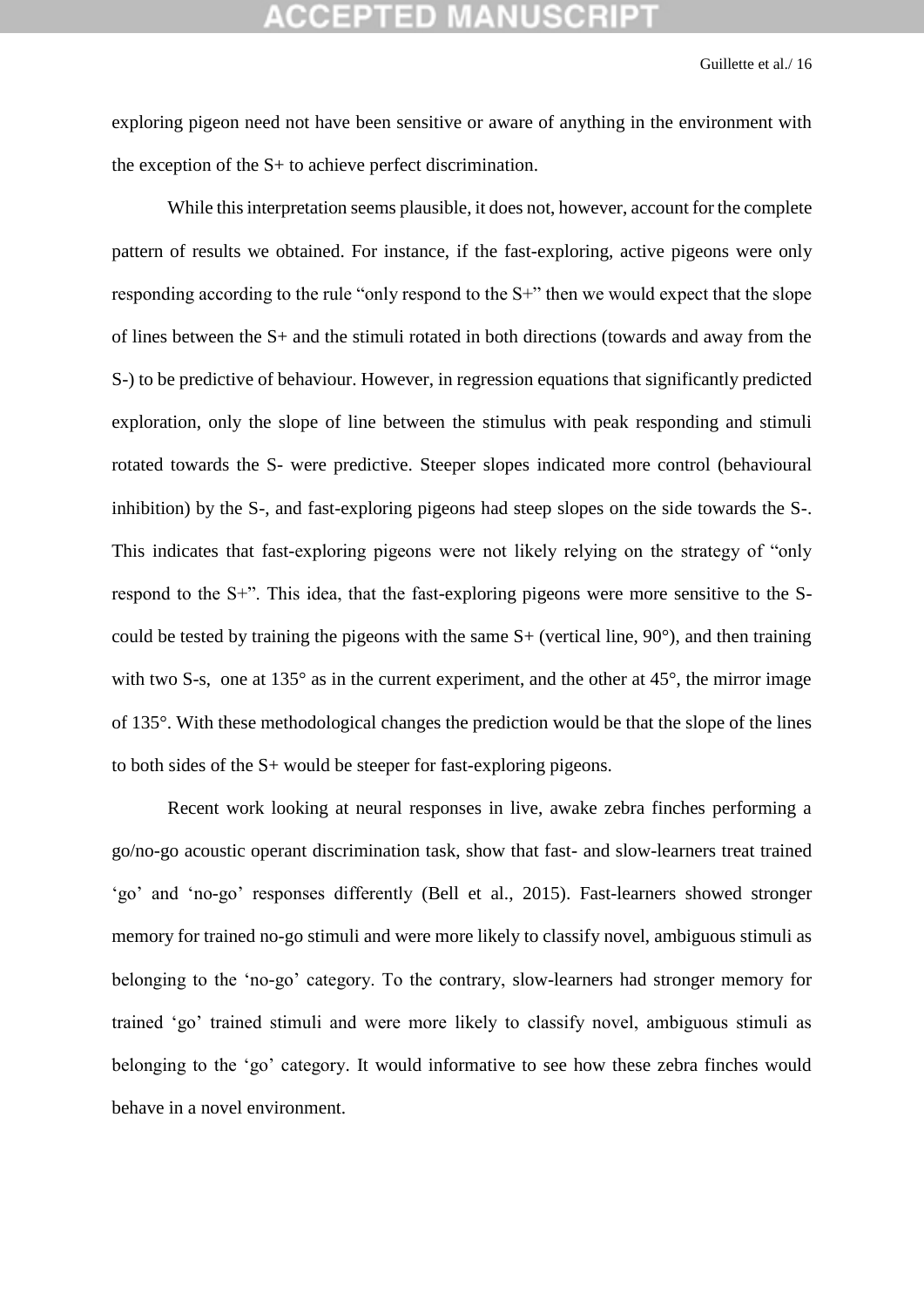This study is another in a growing body of work (see Table 1) showing that how an animal explores a novel environment is related to some aspect of cognitive performance. Initial investigations of the personality/cognition relationship focused on learning speed suggested perhaps that acquisition rate (i.e., learning) is faster when an animal explores more because exploration, *ipso facto*, put animals in contact with more to-be-associated stimuli compared to animals that explore less (Dugatkin and Alfieri, 2003; Guillette et al., 2009; Sneddon, 2003). Although the parsimony of this explanation is appealing the influence of exploration tendency in a learning task can be removed methodically by, for example (1) habituating the subject to, and (2) training them how to use the experimental apparatus before acquisition training (to measure learning speed) begins (e.g., Guillette et al., 2015, 2011b). Alternatively, a learning task that does rely on exploratory behaviour, for example, classical conditioning, cause be used (Griffin and Guez, 2016). Evidence from several studies in mice that increased exploration rate in novel environments, either by exposing animals repeatedly to different novel environments (Light et al., 2008) or by administering anxiolytic drugs (Grossman et al., 2007) found no corresponding increase in general learning ability (GLA). A corresponding increase in GLA would be expected if exploration had either a causal effect on learning speed or if stress mediated both exploration and learning.

Alternately, the rate at which animals process information they receive from the environment may mediate how quickly they can move through their environment. That is, animals that are slower to process new information may take longer in one area before moving onto another area, with potentially novel information. In this view, novel environment exploration can be considered a cognitive task *sensu* (Light et al., 2011). It is not clear how best to test these hypotheses linking learning speed to exploration.

Leaving aside learning speed, there are other ways to test if cognitive abilities are related to exploration. One way to do this is to test an animal's performance *after* they have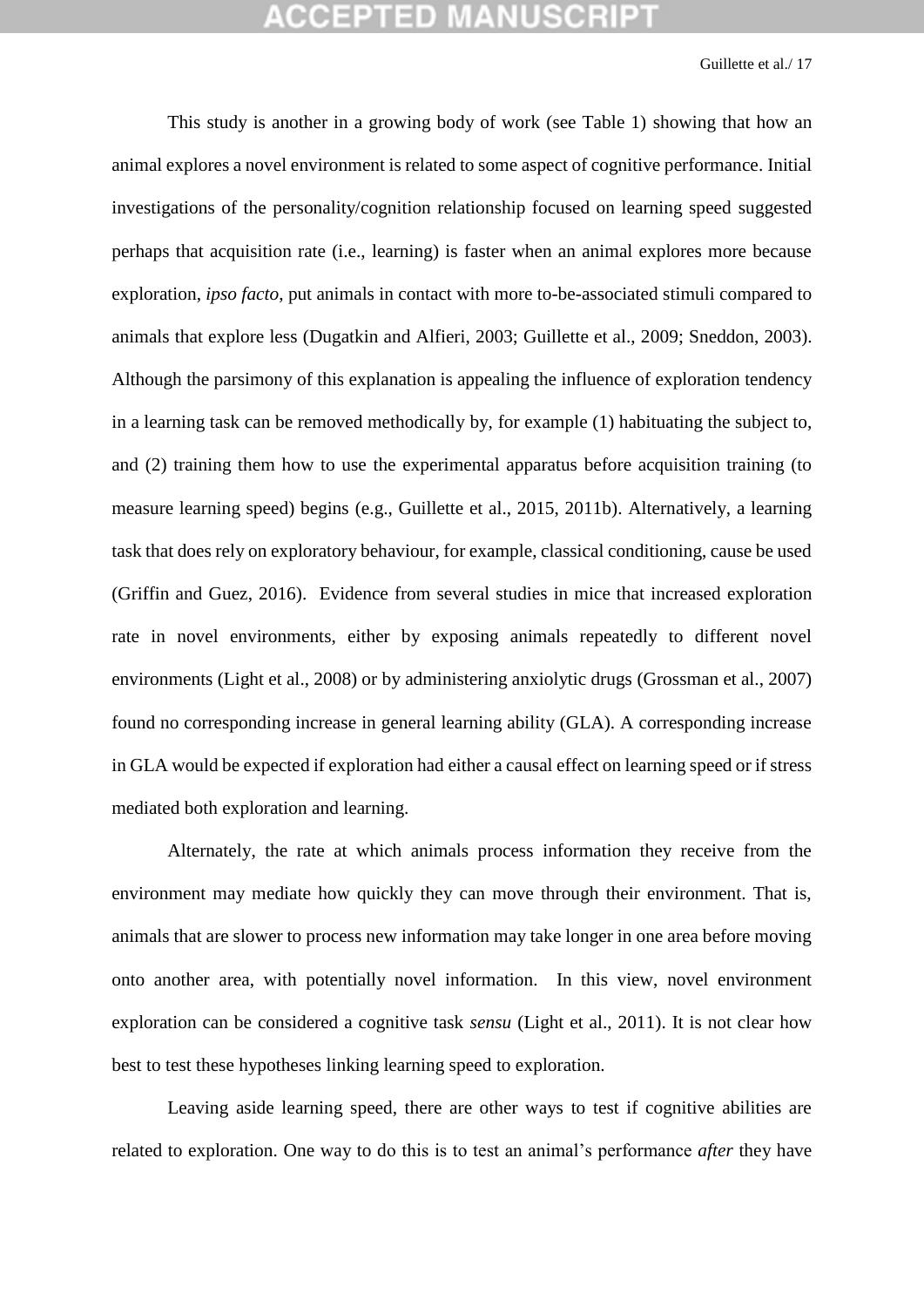reach asymptotic performance on a cognitive task. This can begin to assess *how* the animal may have been able to solve the task, that is, what features of the stimuli used in training may be controlling the behaviour of the animal. The relationship we currently find is not due to processing speed, rather, how information is acted on once acquired. The current results thus suggest that links between cognition and personality are not limited to information acquisition, but extend into how animals use information.

In conclusion, we designed a novel environment test that can be used to examine exploratory behavior in a pigeon model. We also found that fast-exploring pigeons were better discriminators and slow-exploring pigeons were more likely to generalize, sampling novel stimuli that were similar to trained stimuli. Further tests with either aversive stimuli, or the use of multiple unreinforced stimuli during training are needed to confirm current results. Extant long-term datasets on cognitive abilities in animals may be sufficient to allow for cursory analyses of individual differences in cognitive abilities, when the same subjects have been used in multiple cognitive tests (Griffin et al., 2015; Thornton and Lukas, 2012; Vonk and Povinelli, 2011).

### **Acknowledgements**

L.M.G. was supported by an Izaak Walton Killam Memorial Scholarship (IWKMS) at University of Alberta and is currently supported by a Biotechnology and Biological Sciences Research Council Anniversary Future Leaders Fellowship. Support for this research was provided by Natural Sciences and Engineering Research Council of Canada (NSERC) Discovery Grants to M.L.S and C.B.S. C.B.S. was additionally supported by a Natural Sciences and Engineering Research Council of Canada (NSERC) Discovery Accelerator Supplement.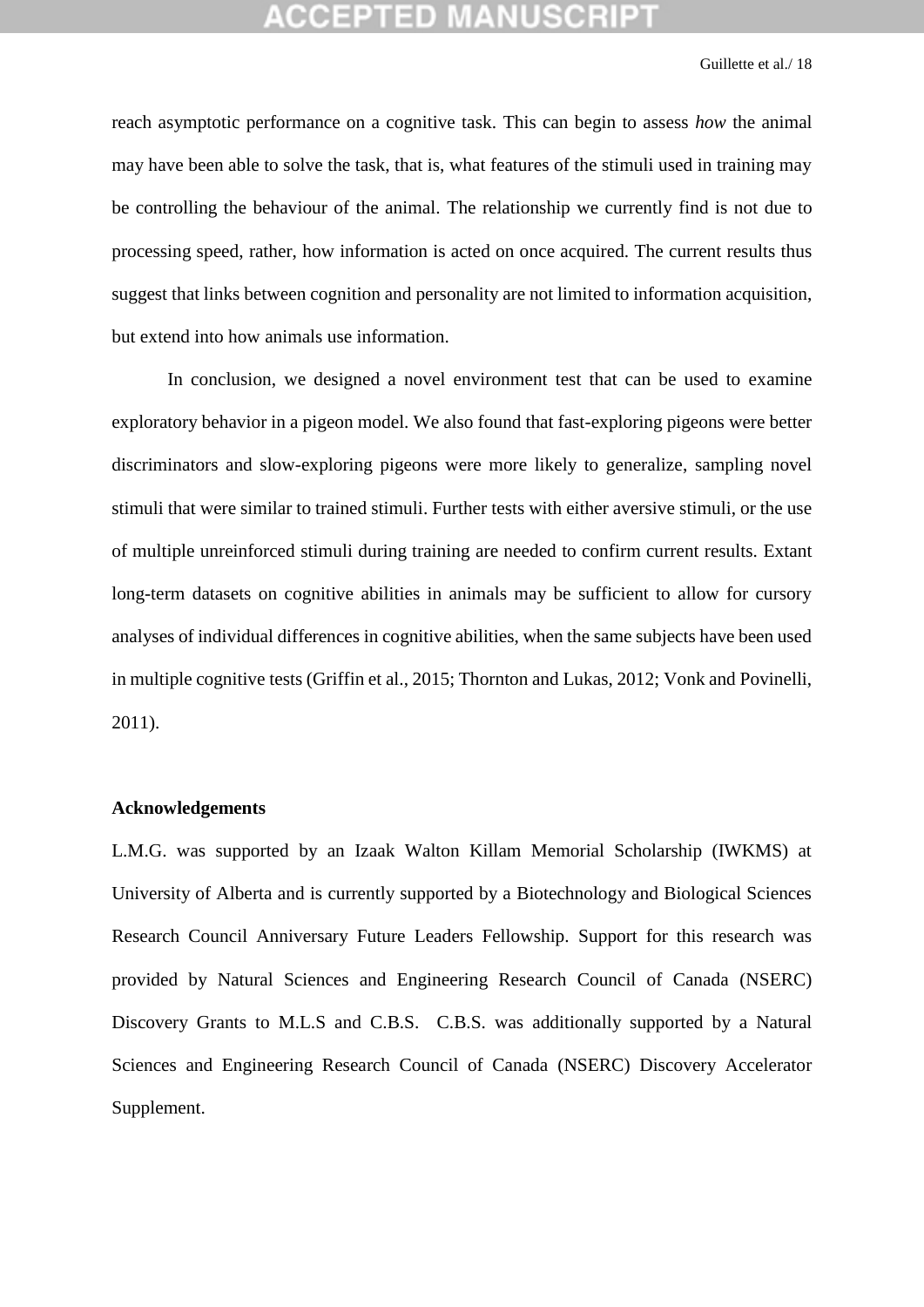### **References**

- Amy, A., van Oers, K., Naguib, M. 2012. Worms under cover: relationships between performance in learning tasks and personality in great tits (*Parus major*). Anim. Cog. 5, 763-770.
- Bebus, S.E., Small, T.W., Jones, B.C., Elderbrock, E.K., Schoech, S.J. 2016. Associative learning is inversly related to reversal learning and varies with nestling corticosterone exposure. Anim. Behav. 111, 254-260.
- Bell, B.A., Phan, M.L., Vicario, D.S., 2015. Neural responses in songbird forebrain reflect learning rates, acquired salience, and stimulus novelty after auditory discrimination training. J. Neurophysiol. 113, 1480–92. doi:10.1152/jn.00611.2014
- Bloomfield, T.M., 1967. A peak shift on a line tilt continuum. J. Exp. Anal. Behav. 4, 361– 366.
- DePasquale, C., Wagner, T., Archard, G.A., Ferguson, B., Braithwaite, V.A., 2014. Learning rate and temperament in a high predation risk environment. Oecologia 176, 661–667. doi:10.1007/s00442-014-3099-z
- Dingemanse, N.J., Both, C., Drent, P.J., Tinbergen, J.M., 2004. Fitness consequences of avian personalities in a fluctuating environment. Proc. R. Soc. B Biol. Sci. 271, 847–852. doi:10.1098/rspb.2004.2680
- Drent, P.J., van Oers, K., Noordwijk, A.J. Van, 2003. Realized heritability of personalities in the great tit (*Parus major*). Proc. R. Soc. B Biol. Sci. 270, 45–51. doi:10.1098/rspb.2002.2168
- Dugatkin, L.A., Alfieri, M.S., 2003. Boldness, behavioral inhibition and learning. Ethol. Ecol. Evol. 15, 43–49.
- Exnerová, A., Svádová, K.H., Fucíková, E., Drent, P.J., Stys, P., 2010. Personality matters: individual variation in reactions of naive bird predators to aposematic prey. Proc. R. Soc. B Biol. Sci. 277, 723–728. doi:10.1098/rspb.2009.1673
- Griffin, A.S., Guez, D., 2016. Bridging the Gap Between Cross-Taxon and Within-Species Analyses of Behavioral Innovations in Birds: Making Sense of Discrepant Cognition-Innovation Relationships and the Role of Motor Diversity, in: Naguib, M., Mitani, J.C., Simmons, L.W., Barrett, L., Healy, S., Zuk, M. (Eds.), Advances in the Study of Behavior. pp. 1–40. doi:10.1016/bs.asb.2016.02.001
- Griffin, A.S., Guez, D., 2014. Innovation and problem solving: A review of common mechanisms. Behav. Processes 109, 121–134. doi:10.1016/j.beproc.2014.08.027
- Griffin, A.S., Guillette, L.M., Healy, S.D., 2015. Cognition and personality: An analysis of an emerging field. Trends Ecol. Evol. 30, 207–214. doi:10.1016/j.tree.2015.01.012
- Grossman, H.C., Hale, G., Light, K., Kolata, S., Townsend, D. a, Goldfarb, Y., Kusnecov, A., Matzel, L.D., 2007. Pharmacological modulation of stress reactivity dissociates general learning ability from the propensity for exploration. Behav. Neurosci. 121, 949–64. doi:10.1037/0735-7044.121.5.949

Guillette, L.M., Hahn, A.H., Hoeschele, M., Przyslupski, A.-M., Sturdy, C.B., 2015. Individual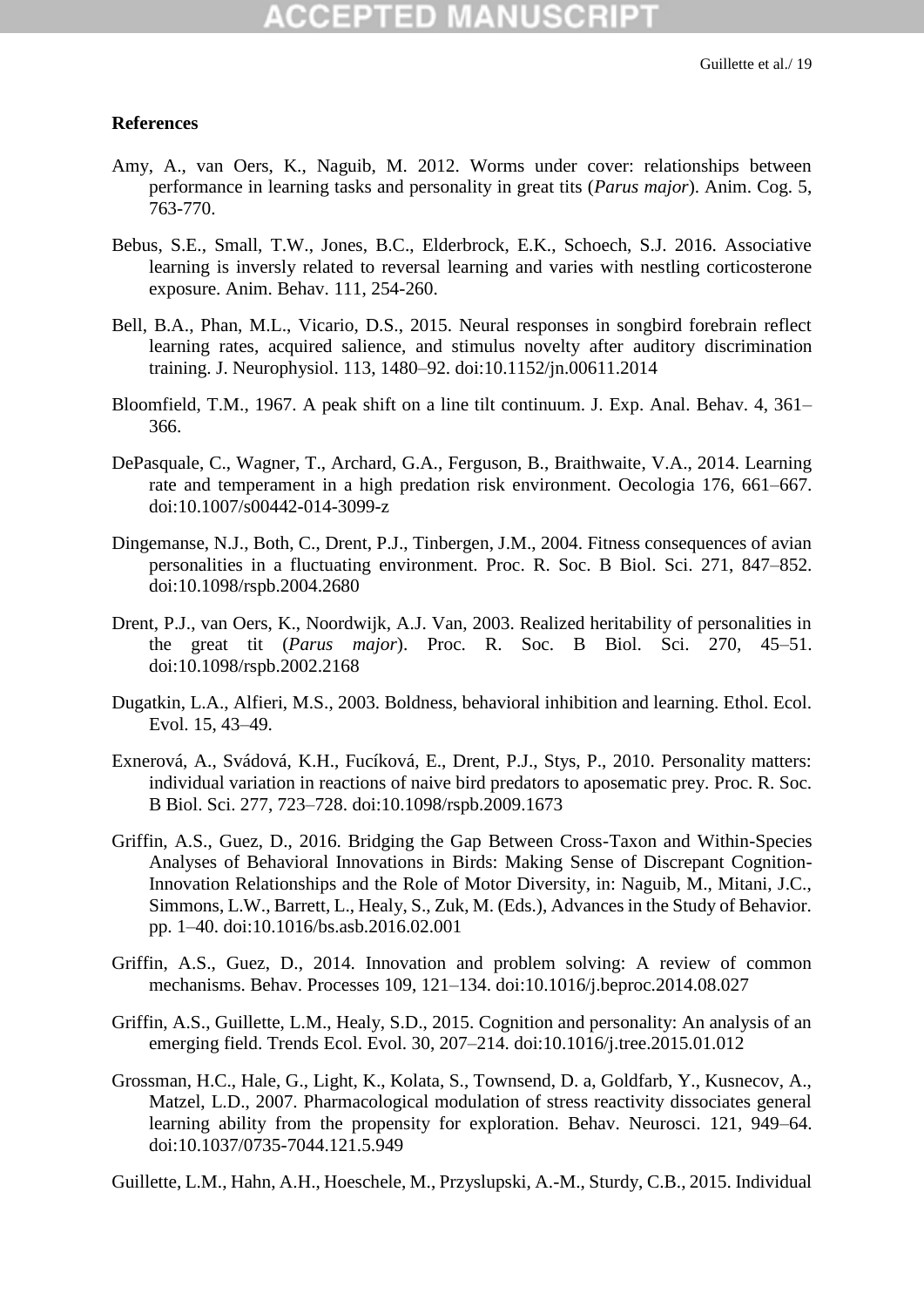## (CEPTED)

differences in learning speed, performance accuracy and exploratory behaviour in blackcapped chickadees. Anim. Cogn. 18, 165–178. doi:10.1007/s10071-014-0787-3

- Guillette, L.M., Reddon, A.R., Hoeschele, M., Sturdy, C.B., 2011a. Sometimes slower is better: slow-exploring birds are more sensitive to changes in a vocal discrimination task. Proc. R. Soc. B Biol. Sci. 278, 767–73. doi:10.1098/rspb.2010.1669
- Guillette, L.M., Reddon, A.R., Hoeschele, M., Sturdy, C.B., 2011b. Sometimes slower is better: slow-exploring birds are more sensitive to changes in a vocal discrimination task. Proc. R. Soc. B Biol. Sci. 278, 767–773. doi:10.1098/rspb.2010.1669
- Guillette, L.M., Reddon, A.R., Hurd, P.L., Sturdy, C.B., 2009. Exploration of a novel space is associated with individual differences in learning speed in black-capped chickadees, Poecile atricapillus. Behav. Processes 82, 265–270. doi:10.1016/j.beproc.2009.07.005
- Hanson, H.M., 1959. Effects of discrimination training on stimulus generalization. J. Exp. Psychol. 58, 321–334.
- Honig, W.K., Boneau, C.A., Burstein, K.R., Pennypacker, H.S., 1963. Positive and negative generalization gradients obtained after equivalent training conditions. J. Comp. Physiol. Psychol. 56, 111–116. doi:10.1037/h0048683
- Honig, W.K., Urcuioli, P.J., 1981. The legacy of Guttman and Kalish: 25 years of reearch on stimulus generalization. J. Exp. Anal. Behav. 3, 405–445.
- Lessells, C.M., Boag, P.T., 1987. Unrepeatable Repeatabilities : A Common Mistake. Auk 104, 116–121.
- Light, K., Grossman, H., Kolata, S., Wass, C., Matzel, L.D., 2011. General learning ability regulates exploration through its influence on rate of habituation. Behav. Brain Res. 223, 297–309. doi:10.1016/j.bbr.2011.04.050
- Light, K.R., Kolata, S., Hale, G., Grossman, H., Matzel, L.D., 2008. Up-regulation of exploratory tendencies does not enhance general learning abilities in juvenile or youngadult outbred mice. Neurobiol. Learn. Mem. 90, 317–329. doi:10.1016/j.nlm.2008.04.007
- Matzel, L.D., Han, Y.R., Grossman, H., Karnik, M.S., Patel, D., Scott, N., Specht, S.M., Gandhi, C.C., 2003. Individual differences in the expression of a "general" learning ability in mice. J. Neurosci. 23, 6423–33.
- Matzel, L.D., Townsend, D.A., Grossman, H., Han, Y.R., Hale, G., Zappulla, M., Light, K., Kolata, S., 2006. Exploration in outbred mice covaries with general learning abilities irrespective of stress reactivity, emotionality, and physical attributes. Neurobiol. Learn. Mem. 86, 228–40. doi:10.1016/j.nlm.2006.03.004
- Morand-Ferron, J., Cole, E.F., Quinn, J.L., 2015. Studying the evolutionary ecology of cognition in the wild: a review of practical and conceptual challenges. Biol. Rev. doi:10.1111/brv.12174
- Reader, S.M., 2015. Causes of Individual Differences in Animal Exploration and Search. Top. Cogn. Sci. 7, n/a-n/a. doi:10.1111/tops.12148
- Reale, D., Reader, S.M., Sol, D., Mcdougall, P.T., Dingemanse, N.J., 2007. Integrating animal temperament within ecology and evolution. Biol. Rev. 82, 291–318. doi:10.1111/j.1469-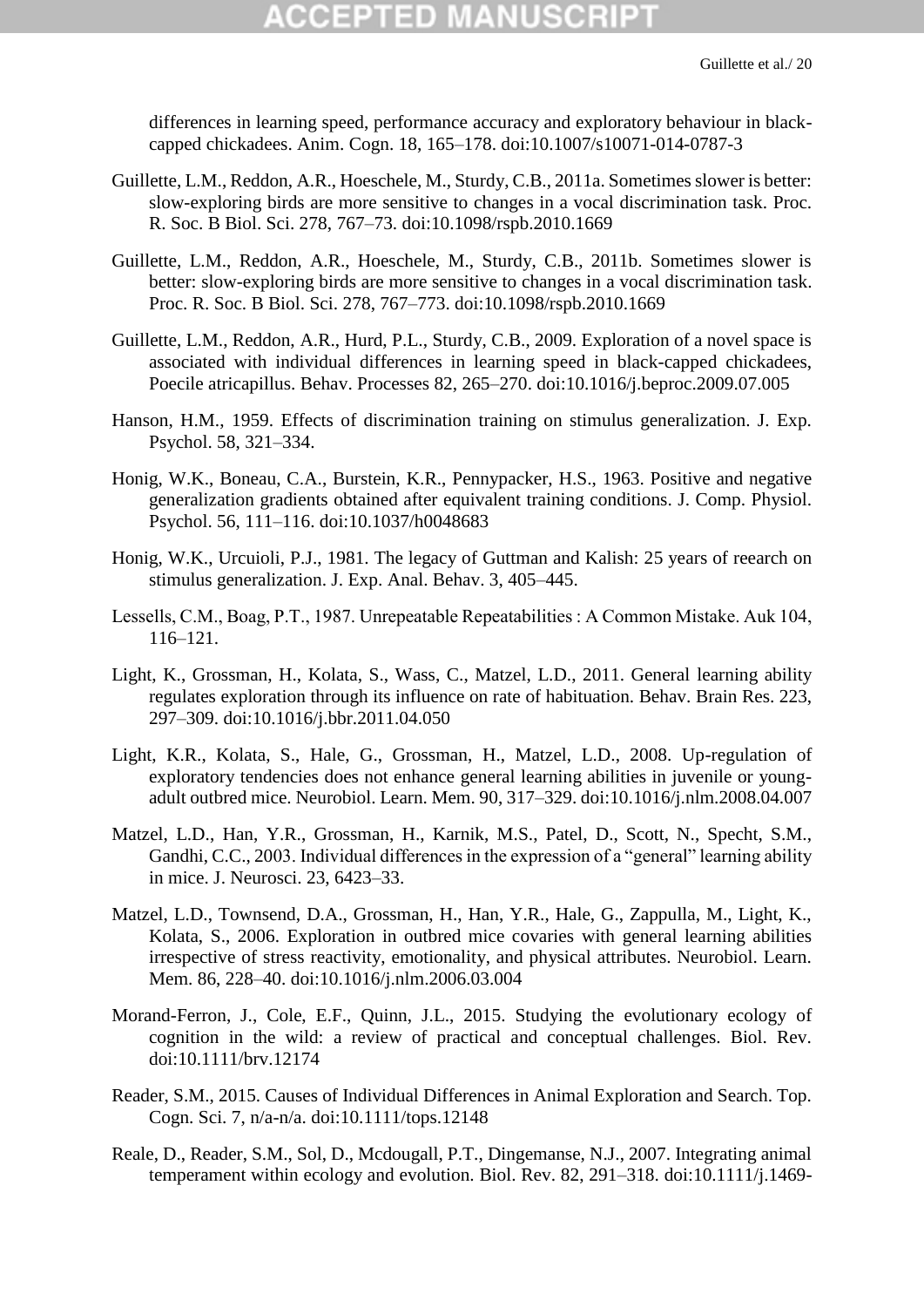### 185X.2007.00010.x

- Rowe, C., Healy, S.D., 2014. Measuring variation in cognition. Behav. Ecol. 0, 1–6. doi:10.1093/beheco/aru090
- Shettleworth, S.J., 2010. Cognition, Evloution and Behavior, 2nd ed. Oxford University Press, New York.
- Sih, A., Del Giudice, M., 2012. Linking behavioural syndromes and cognition: a behavioural ecology perspective. Philos. Trans. R. Soc. B Biol. Sci. 367, 2762–2772. doi:10.1098/rstb.2012.0216
- Smith, B.R., Blumstein, D.T., 2007. Fitness consequences of personality: a meta-analysis. Behav. Ecol. 19, 448–455. doi:10.1093/beheco/arm144
- Sneddon, L.U., 2003. The bold and the shy: individual differences in rainbow trout. J. Fish Biol. 44, 971–975. doi:10.1046/j.1095-8649.2003.00084.x
- Stamps, J., 2015. Individual differences in behavioural plasticities. Biol. Rev. 7, 1–37. doi:10.1111/brv.12186
- Thornton, A., Lukas, D., 2012. Individual variation in cognitive performance: developmental and evolutionary perspectives. Philos. Trans. R. Soc. B Biol. Sci. 367, 2773–2783. doi:10.1098/rstb.2012.0214
- Titulaer, M., van Oers, K., Naguib, M., 2012. Personality affects learning performance in difficult tasks in a sex-dependent way. Anim. Behav. 83, 723–730. doi:10.1016/j.anbehav.2011.12.020
- van Horik, J.O., Madden, J.R., 2016. A problem with problem solving: motivational traits, but not cognition, predict success on novel operant foraging tasks. Anim. Behav. 114, 189– 198. doi:10.1016/j.anbehav.2016.02.006
- Verbeek, M.E.M., Drent, P.J., Wiepkema, P.R., 1994. Consistent individual differences in early exploratory behaviour in male great tits. Anim. Behav. 48, 1113–1121.
- Vonk, J., Povinelli, D., 2011. Individual differences in long-term cognitive testing in a group of captive chimpanzees. Int. Jounral Comp. Psychol. 24, 137–167.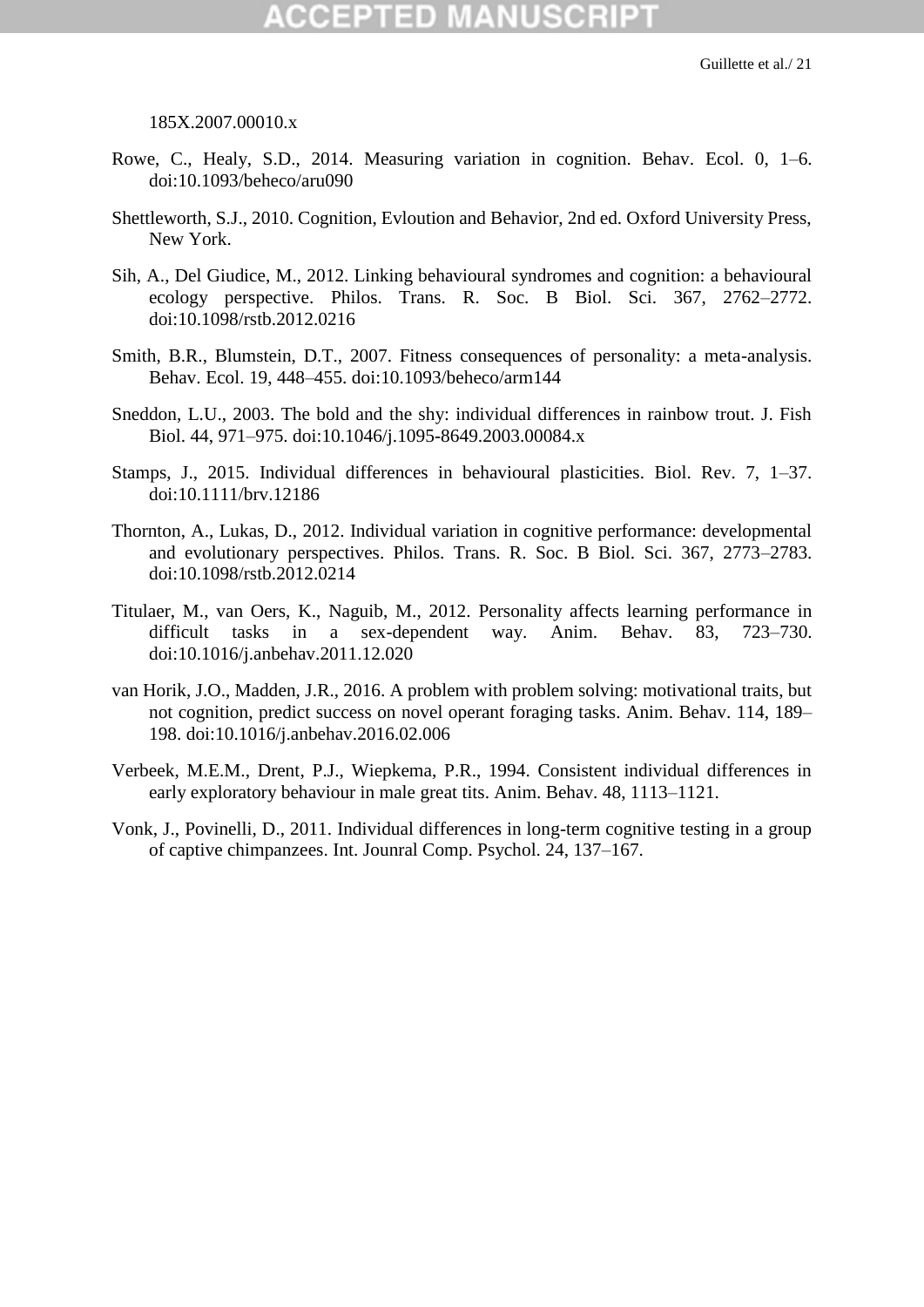### **Figure Captions**

Figure 1. Panel a - Top-down schematic of novel environment room and start box (S). The gray partitions are represented by the gray boxes. The lines partitioned the novel environment into 30 distinct areas that were visible to the researchers and used to quantify exploration and activity scores. These lines were not visible to the pigeons. Panel b – picture of pigeon in the novel environment room.

Figure 2. Panel a - Operant task training stimuli. Circle with no line was the stimulus used in Autoshaping, Remedial Autoshaping, and Peck training; 90° line orientation S+ used in Peck training, Discrimination, and Generalization testing; 135° line orientation S- used in Discrimination and Generalization testing. Panel b - Twelve line orientation stimuli ranging from  $0^{\circ}$  to 165 $^{\circ}$  in 15 $^{\circ}$  increments used in Generalization testing

Figure 3. Plots of exploration score, the number of novel squares entered during the first session (*X*-axis) and in the second session of the novel environment (*Y*-axis).

Figure 4. The exploration score (the number of novel squares entered, out of 60 total, *X*-axis) in the novel environment and the slope of the line between the stimulus at peak responding and the stimulus rotated 15° to the right (towards the S-, *Y*-axis). As the absolute value of the numbers on the y-axis increase, the slope of the line becomes steeper.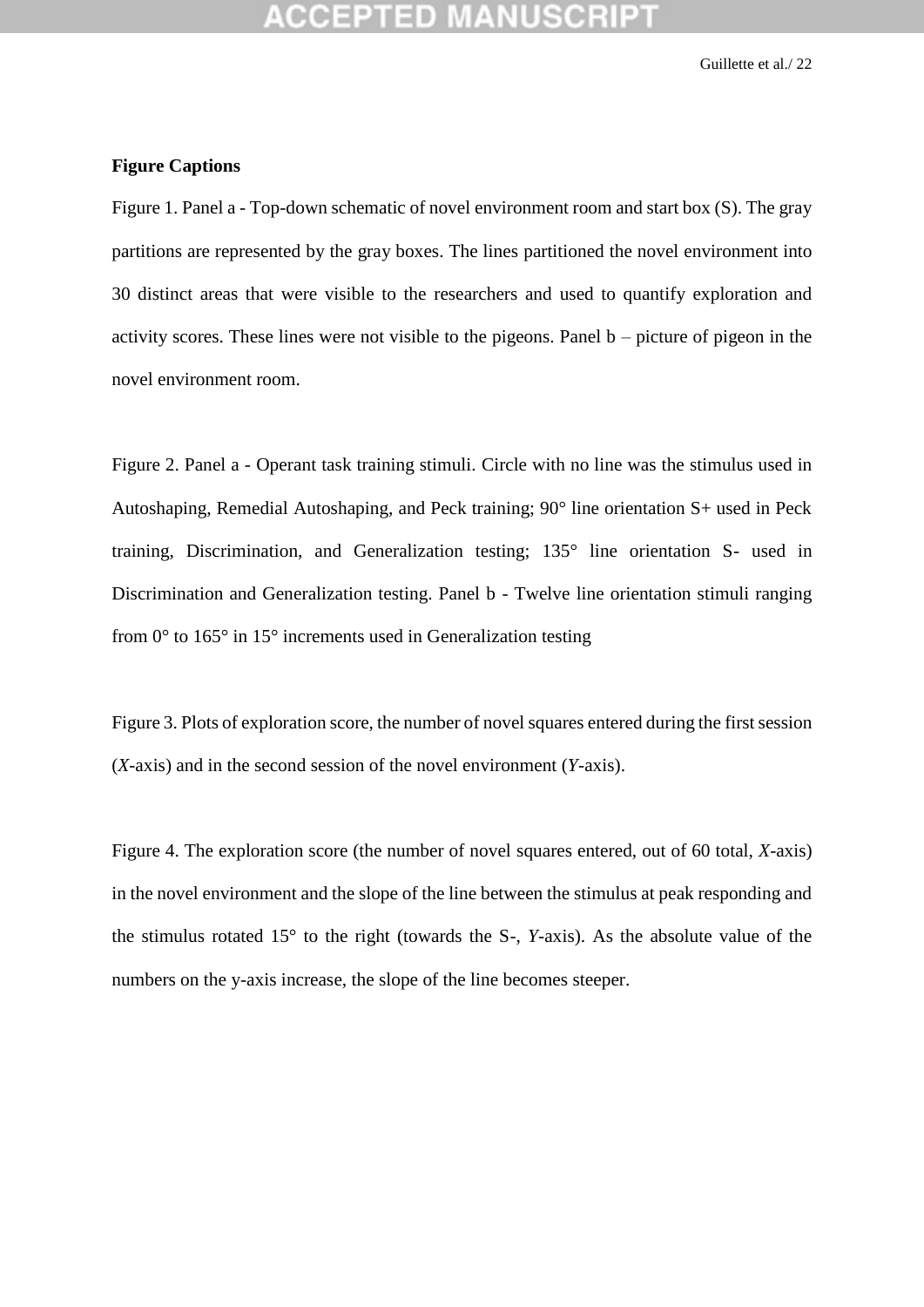Figure 1.

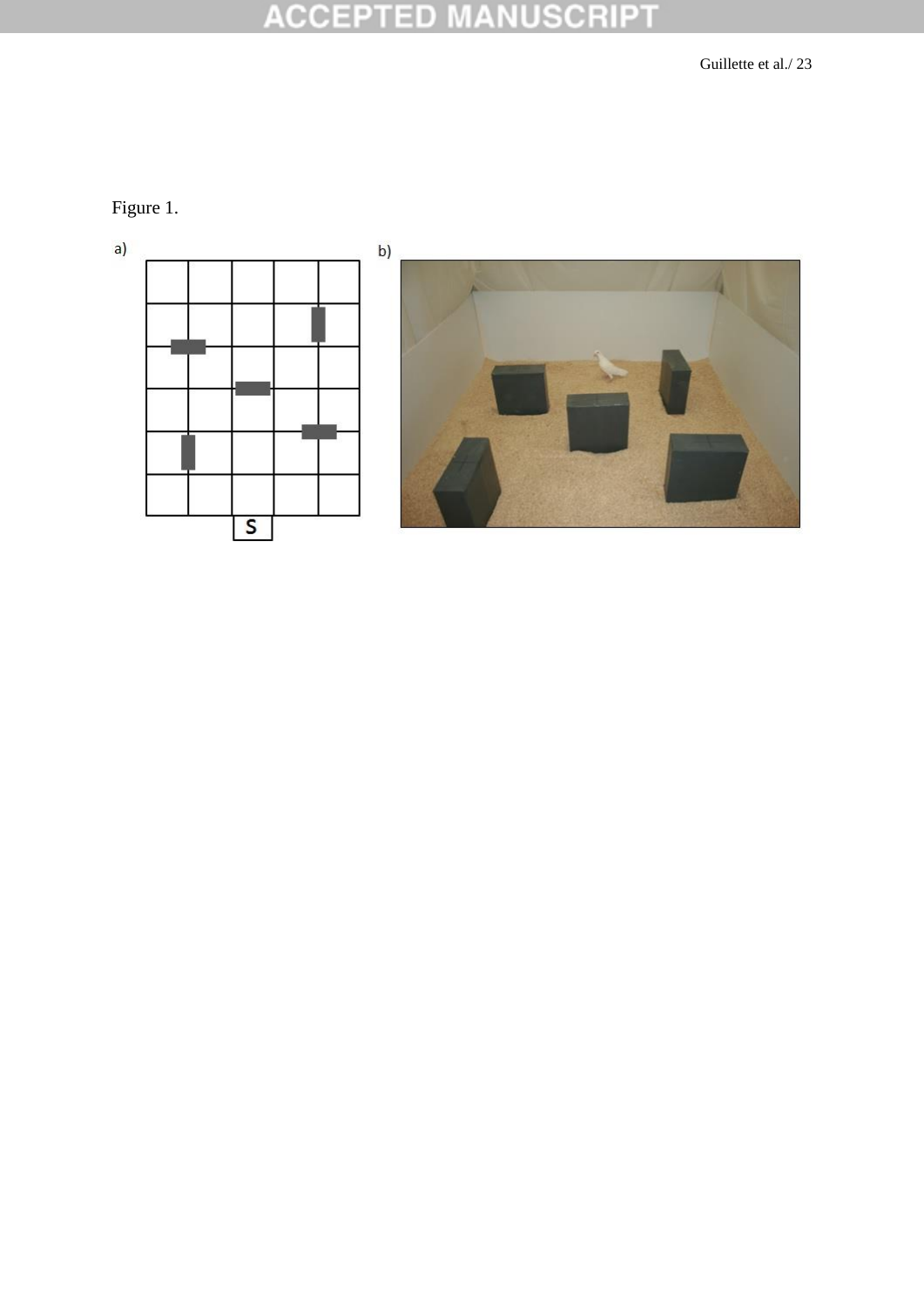### **NUSCRIPT ACCEPT** ED M A



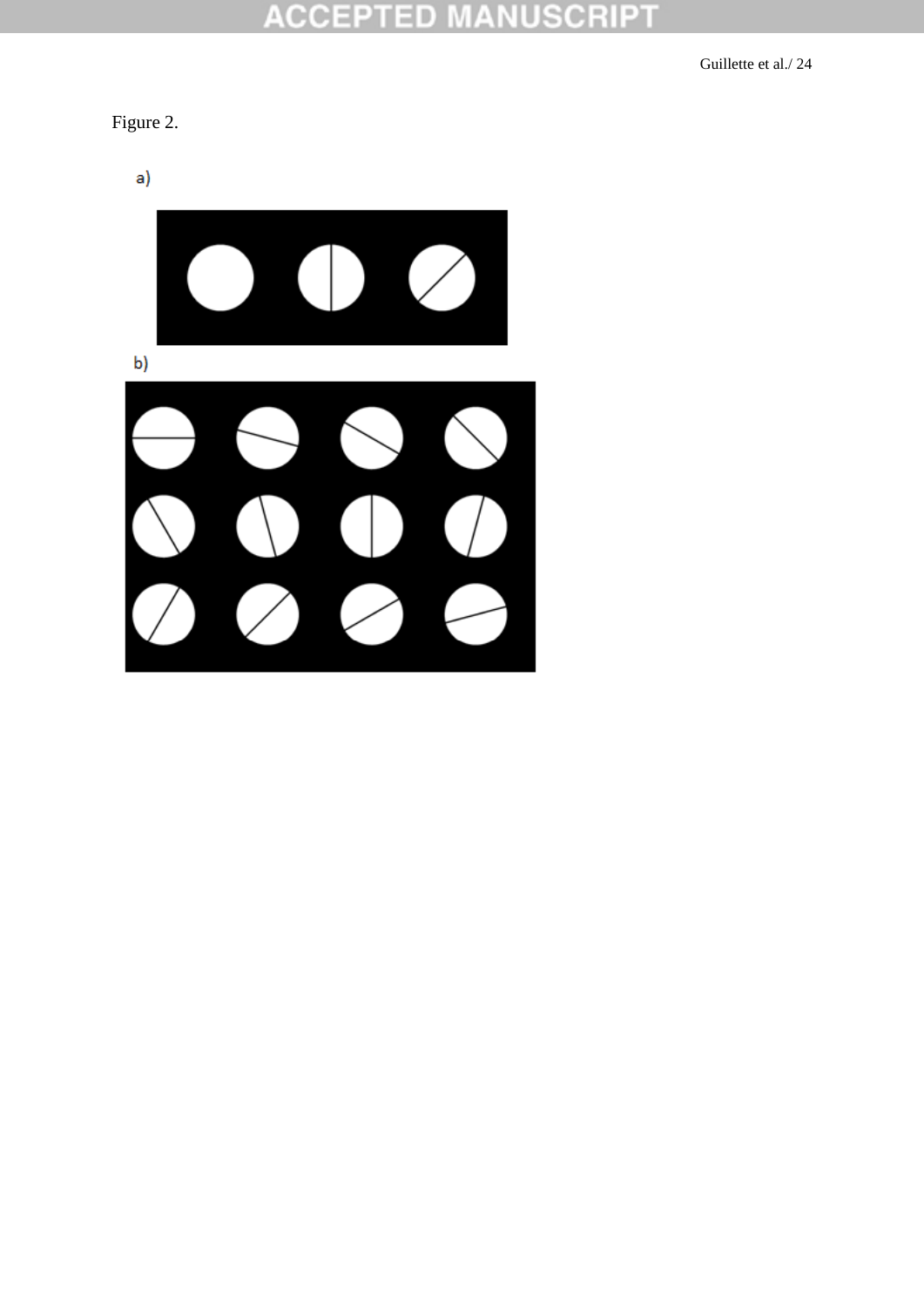

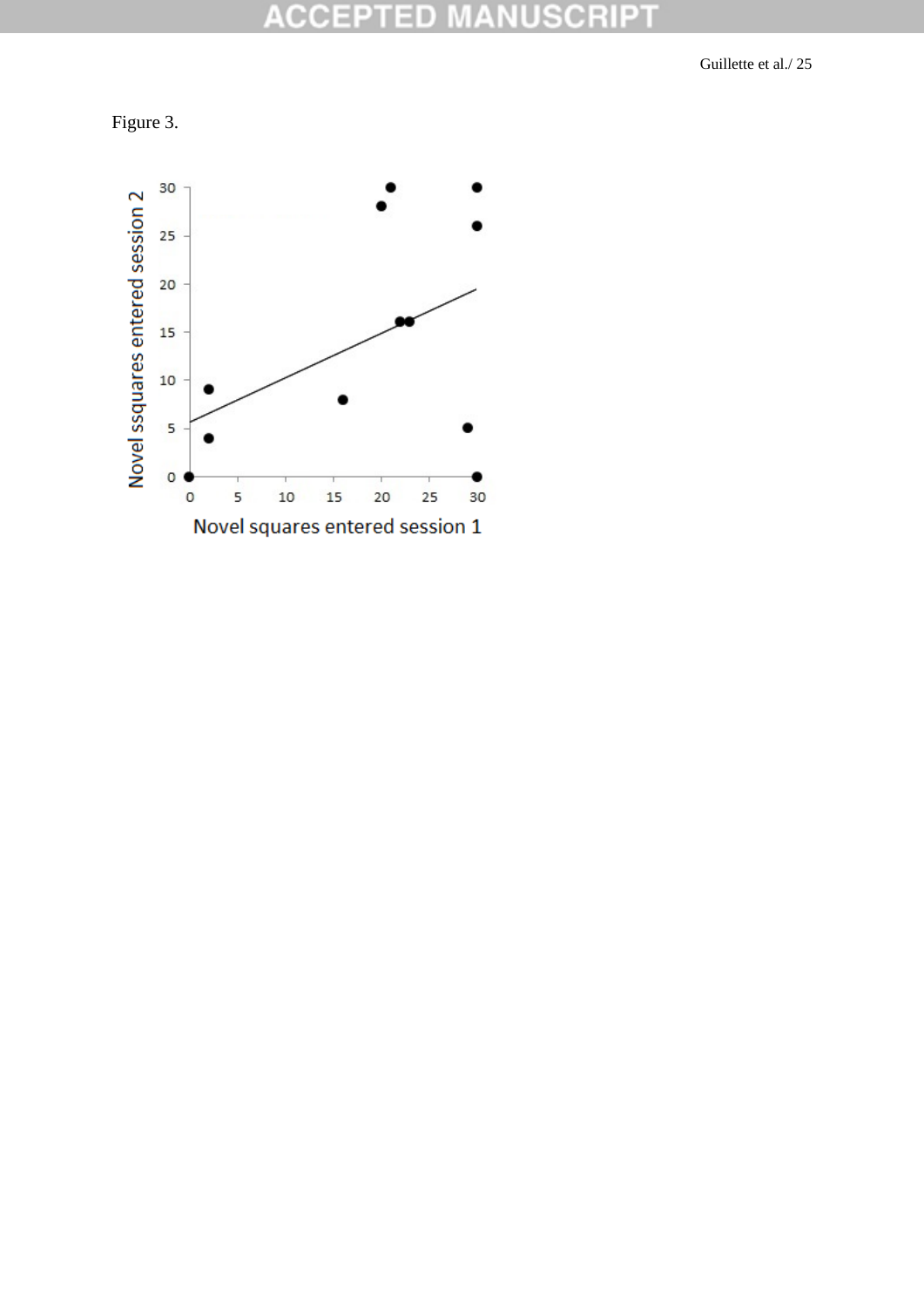

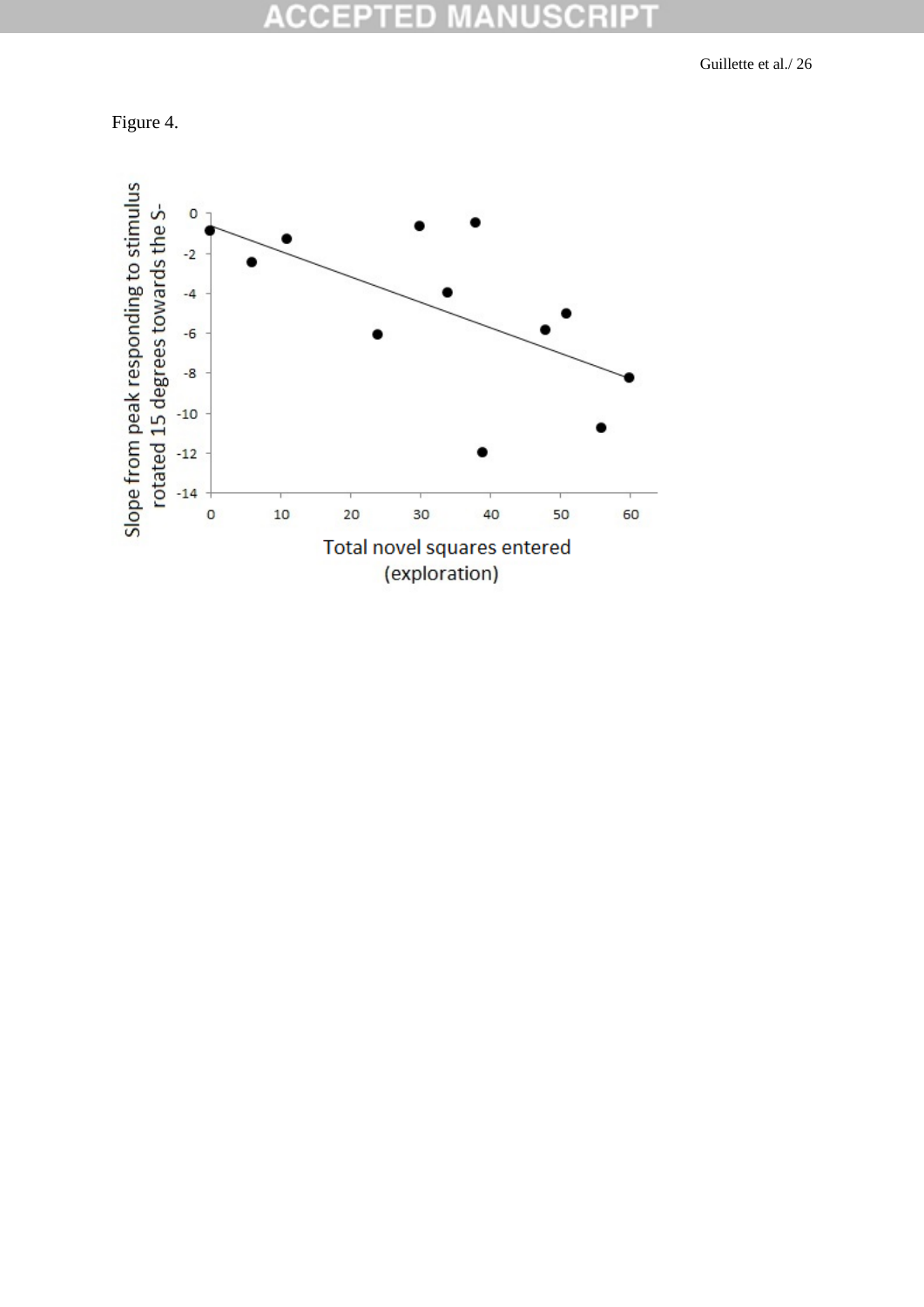Generalization gradients and exploratory behaviour/ 1

Table 1. Relationship between exploration score in a novel environment behavioural test and cognitive test(s). F indicates faster explorers and S indicates slower explorers, SL indicates selection lines for F and S exploration, and  $\approx$  indicates no statistically significant relationship. Sex of subject was either both or not reported, unless otherwise stated. \*It is not clear which cognitive ability underpins problem solving (Griffin and Guez, 2014; Morand-Ferron et al., 2015; Rowe and Healy, 2014) if any (van Horik and Madden, 2016). For the cognitive task it is indicated whether the 'A' acquisition or 'U' use of previously acquired information was measured. A '?' indicates that it is not clear whether information acquisition of use were measured (e.g., number of errors for a set number of trials).

|                           |                                                     |                         | Cognitive task/type                                 |                   |  |
|---------------------------|-----------------------------------------------------|-------------------------|-----------------------------------------------------|-------------------|--|
| Reference                 | Species                                             | Cognitive ability       | $A = acquisition, U = use$                          | Outcome           |  |
|                           | <b>Great tits Paurs major</b>                       |                         |                                                     |                   |  |
| Verbeek et al. 1994       | Male                                                | Spatial learning        | Reversal (A)                                        | F < S             |  |
| Exnerová et al. 2010      | Male, SL                                            | Discrimination learning | Avoidance learning (A)                              | F < S             |  |
|                           |                                                     | Memory                  | 24-hour retention interval (U)                      | $\approx$         |  |
| Cole et al. 2011          | Wild                                                | ?*                      | Puzzle box (?)                                      | $\approx$         |  |
| Amy et al. 2012           | Male, SL                                            | Discrimination learning | Colour discrimination - foraging board (A)          | $\approx$         |  |
|                           |                                                     | Discrimination learning | Reversal (A)                                        | F > S             |  |
| Titulaer et al. 2012      | Wild-caught                                         | Discrimination learning | Colour/location discrimination - foraging board (A) | $\approx$         |  |
|                           |                                                     | Discrimination learning | Reversal learning (A)                               | $F < S$ (females) |  |
|                           |                                                     |                         |                                                     | $F > S$ (males)   |  |
| Morand-Ferron et al. 2015 | Wild                                                | Discrimination learning | Colour discrimination - operant paradigm (A)        | $\approx$         |  |
|                           | Three-spined stickleback Gasterosteus aculeatus     |                         |                                                     |                   |  |
| Brydges et al. 2008       | Wild caught                                         | Spatial learning        | Foraging (A)                                        | $\approx$         |  |
|                           |                                                     | Spatial learning        | Reversal (A)                                        | $\approx$         |  |
|                           | <b>Black-capped chickadees Poecile atricapillus</b> |                         |                                                     |                   |  |
| Guillette et al. 2009     | Wild caught                                         | Discrimination learning | Acoustic discrimination (A)                         | F > S             |  |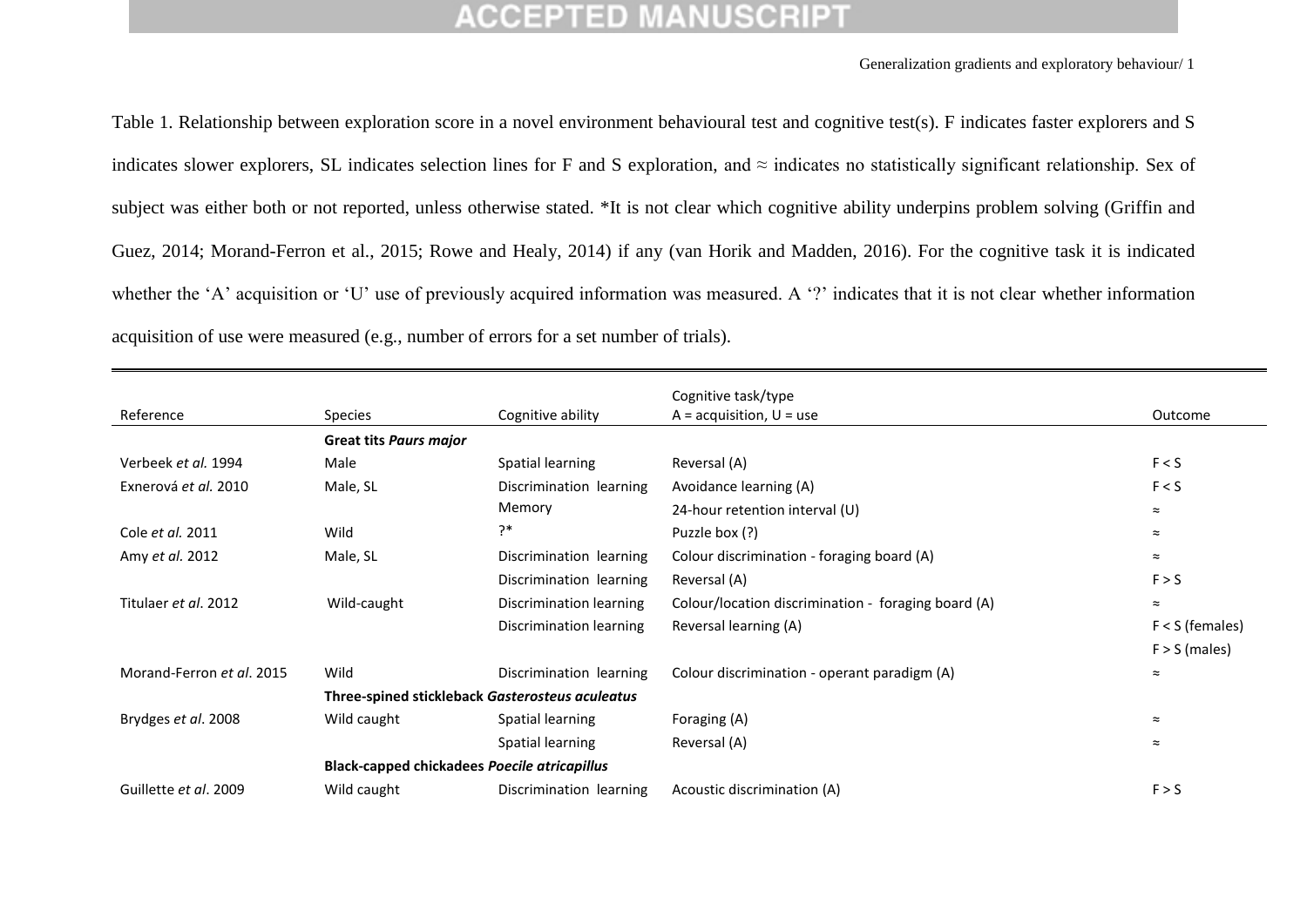| Guillette et al. 2011  |                                               | Discrimination learning | Acoustic discrimination (A)                                             | $\approx$      |  |  |
|------------------------|-----------------------------------------------|-------------------------|-------------------------------------------------------------------------|----------------|--|--|
|                        |                                               | Discrimination learning | Reversal (A)                                                            | F < S          |  |  |
| Guillette et al. 2015  |                                               | Discrimination learning | Acoustic discrimination (A)                                             | $\approx$      |  |  |
|                        |                                               | Generalization          | Novel acoustic exemplars (U)                                            | F < S          |  |  |
|                        |                                               | Discrimination learning | Reversal (A)                                                            | $\approx$      |  |  |
|                        |                                               | Discrimination learning | Colour discrimination - Foraging board (A)                              | $\approx$      |  |  |
|                        |                                               | Discrimination learning | Reversal (A)                                                            | $\approx$      |  |  |
|                        |                                               | Behavioural inhibition  | Detour reaching (A)                                                     | $\approx$      |  |  |
|                        | Eastern water skink Eulamprus quoyii          |                         |                                                                         |                |  |  |
| Carazo et al. 2014     | Wild caught                                   | Spatial learning        | Refuge location (A)                                                     | $\thickapprox$ |  |  |
|                        | Panamanian bishop fish Brachyrhaphis episcopi |                         |                                                                         |                |  |  |
| DePasquale et al. 2014 | Wild caught                                   | Associative learning    | Cue predicts food availability (A)                                      | F > S          |  |  |
|                        | Florida scrub-jay Aphelocoma coerulescens     |                         |                                                                         |                |  |  |
| Bebus et al. 2016      | Wild                                          | Discrimination learning | Colour discrimination - Foraging board (A)                              | $\thickapprox$ |  |  |
|                        |                                               | Discrimination learning | Serial reversal (A)                                                     | $\approx$      |  |  |
|                        | <b>Mallard Anas platyrhynchos</b>             |                         |                                                                         |                |  |  |
| Bousquet et al. 2015   | Captive wild-type female Spatial learning     |                         | Maze - move to correct goal location (?)                                | $\approx$      |  |  |
|                        | Common carp Cyprinus carpio                   |                         |                                                                         |                |  |  |
| Mesquita et al. 2015   |                                               | Discrimination learning | Colour discrimination - foraging (A)                                    | F < S          |  |  |
|                        | CF1 mice                                      |                         |                                                                         |                |  |  |
|                        |                                               |                         |                                                                         | F.<br>(higher  |  |  |
| Kazlauckas et al. 2005 | Male                                          | Behavioural inhibition  | Inhibitory avoidance -Platform test (?)                                 | inhibition) S  |  |  |
|                        |                                               | Spatial leaning         | Lashley maze (?)                                                        | F > S          |  |  |
|                        | CD-1 outbred mice (Harlan Sprague Dawley)     |                         |                                                                         |                |  |  |
| Galsworthy et al. 2002 | Male                                          | <b>General learning</b> | Route learning, Hebb-Williams maze;                                     | $\approx$      |  |  |
|                        |                                               | (PCA score)             | Spatial learning, Morris water maze; Problem solving:                   |                |  |  |
|                        |                                               |                         | (Burrowing task, Contextual memory, Plug puzzle) (?)                    |                |  |  |
| Matzel et al. 2003     |                                               | <b>General learning</b> | Associative fear conditioning; passive avoidance; odour discrimination; | F > S          |  |  |
|                        |                                               | (PCA score)             | Route learning, Lashley maze; spatial learning, Morris water maze (?)   |                |  |  |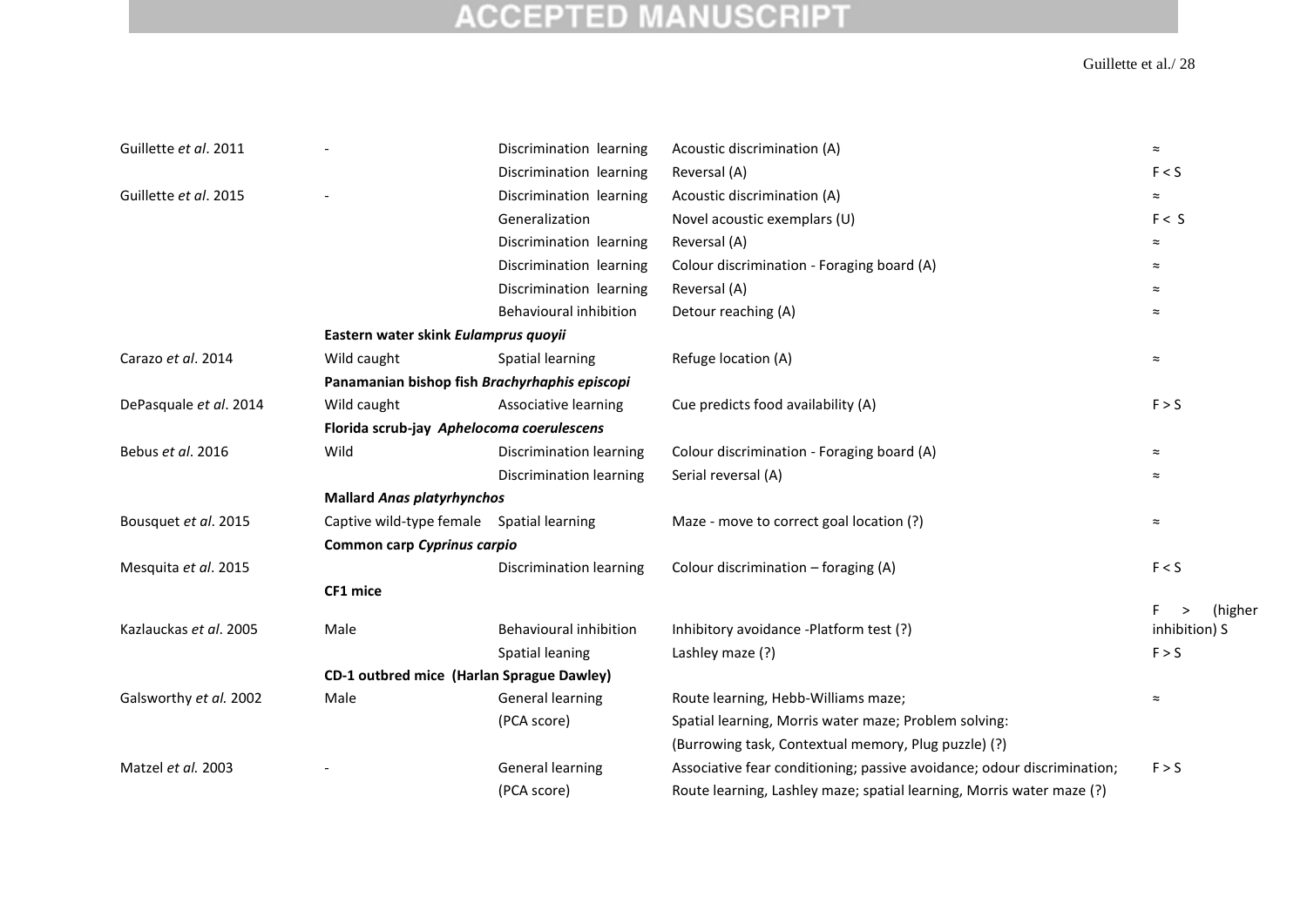### Guillette et al./ 29

Matzel *et al.* 2006 - Channel Cheneral learning Associative fear conditioning; passive avoidance; odour discrimination; F > S (PCA score) Route learning, Lashley maze; spatial learning, Morris water maze (?) Light *et al.* 2011 - F S General learning Associative fear conditioning; passive avoidance; odour discrimination; F > S (PCA score) Route learning, Lashley maze; spatial learning, Morris water maze (?)